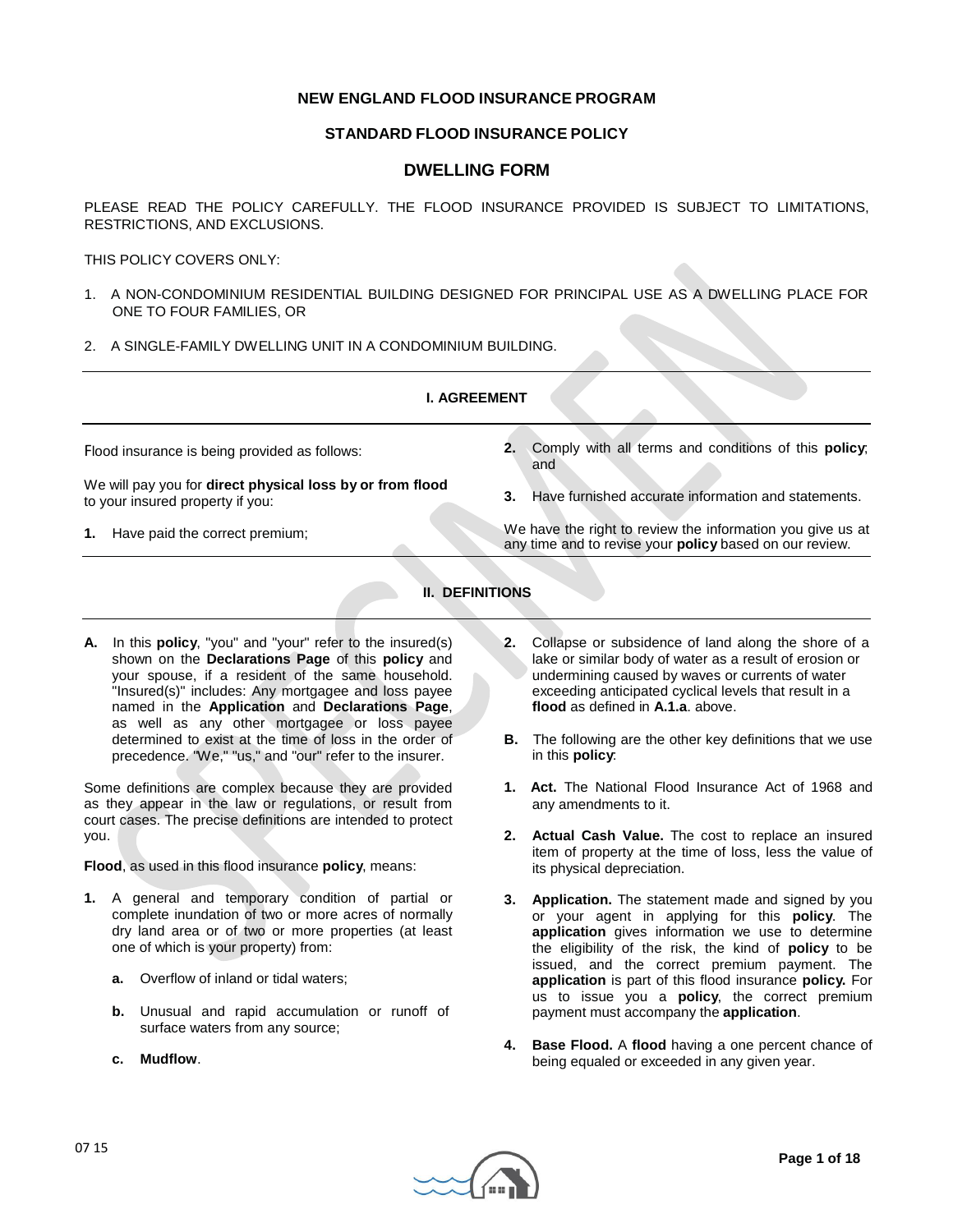**5. Basement.** Any area of the **building**, including any sunken room or sunken portion of a room, having its floor below ground level (subgrade) on all sides.

# **6. Building**.

- **a.** A structure with two or more outside rigid walls and a fully secured roof, that is affixed to a permanent site;
- **b.** A manufactured home (a "manufactured home," also known as a mobile home, is a structure: built on a permanent chassis, transported to its site in one or more sections, and affixed to a permanent foundation); or
- **c.** A travel trailer without wheels, built on a chassis and affixed to a permanent foundation, that is regulated under the community's floodplain management and building ordinances or laws.

**Building** does not mean a gas or liquid storage tank or a recreational vehicle, park trailer, or other similar vehicle, except as described in **B.6.c.** above.

- **7. Cancellation.** The ending of the insurance coverage provided by this **policy** before the expiration date.
- **8. Condominium.** That form of ownership of real property in which each **unit** owner has an undivided interest in common elements.
- **9. Condominium Association**. The entity made up of the **unit** owners responsible for the maintenance and operation of:
	- **a.** Common elements owned in undivided shares by **unit** owners; and
	- **b.** Other real property in which the **unit** owners have use rights;

where membership in the entity is a required condition of **unit** ownership.

- **10. Declarations Page.** A computer-generated summary of information you provided in the **application** for insurance. The **Declarations Page** also describes the term of the **policy**, limits of coverage, and displays the premium and our name. The **Declarations Page**  is a part of this flood insurance **policy.**
- **11. Described Location.** The location where the insured **building**(s) or personal property are found. The **described location** is shown on the **Declarations Page.**
- **12. Direct Physical Loss By or From Flood.** Loss or damage to insured property, directly caused by a **flood**. There must be evidence of physical changes to the property.
- **13. Dwelling.** A **building** designed for use as a residence for no more than four families or a single-family **unit**

in a **building** under a **condominium** form of ownership.

- **14. Elevated Building.** A **building** that has no **basement**  and that has its lowest elevated floor raised above ground level by foundation walls, shear walls, posts, piers, pilings, or columns.
- **15. Emergency Program.** The initial phase of a community's participation in the **National Flood Insurance Program.** During this phase, only limited amounts of insurance are available under the **Act**.
- **16. Expense Constant.** A flat charge you must pay on each new or renewal **policy** to defray the expenses of the Federal Government related to flood insurance.
- **17. Federal Policy Fee.** A flat charge you must pay on each new or renewal **policy** to defray certain administrative expenses incurred in carrying out the **National Flood Insurance Program**. This fee covers expenses not covered by the **expense constant.**
- **18. Improvements.** Fixtures, alterations, installations, or additions comprising a part of the insured **dwelling** or the apartment in which you reside.
- **19. Mudflow.** A river of liquid and flowing mud on the surfaces of normally dry land areas, as when earth is carried by a current of water. Other earth movements, such as landslide, slope failure, or a saturated soil mass moving by liquidity down a slope, are not **mudflows**.
- **20. National Flood Insurance Program (NFIP).** The program of flood insurance coverage and floodplain management administered under the **Act** and applicable Federal regulations in Title 44 of the Code of Federal Regulations, Subchapter B.
- **21. New England Flood Insurance (NEF)** means this **policy**.
- **22. Policy.** The entire written contract between you and us. It includes:
	- **a.** This printed form;
	- **b.** The **application** and **Declarations Page**;
	- **c.** Any endorsement(s) that may be issued; and
	- **d.** Any renewal certificate indicating that coverage has been instituted for a new **policy** and new **policy** term.

Only one **dwelling,** which you specifically described in the **application**, may be insured under this **policy**.

**23. Pollutants.** Substances that include, but are not limited to, any solid, liquid, gaseous, or thermal irritant or contaminant, including smoke, vapor, soot, fumes, acids, alkalis, chemicals, and waste. "Waste" includes, but is not limited to, materials to be recycled, reconditioned, or reclaimed.

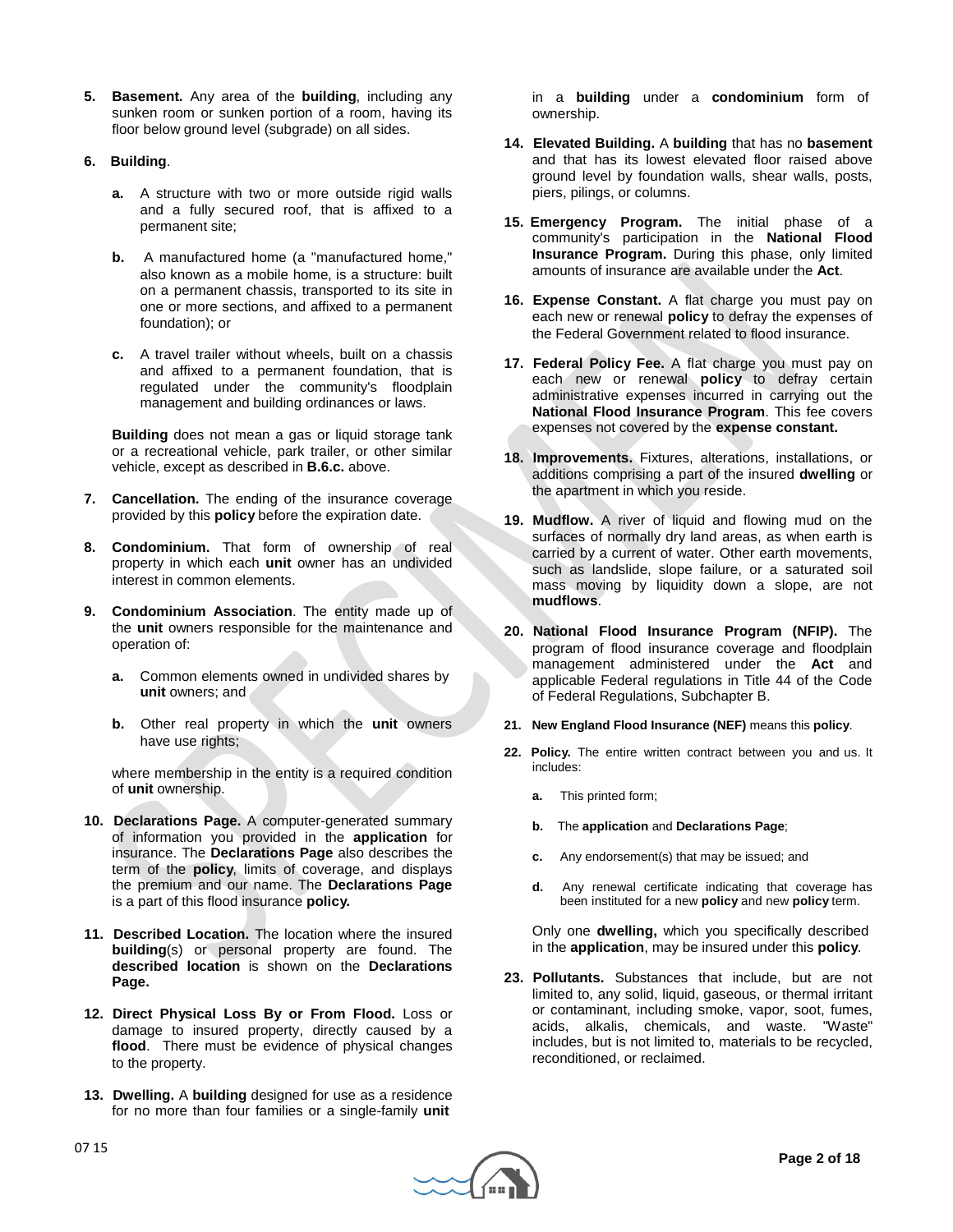- 24**. Post-FIRM Building**. A **building**for which construction or substantial improvement occurred after December 31, 1974, or on or after the effective date of an initial Flood Insurance Rate Map (FIRM), whichever is later.
- 25. **Probation Premium.** A flat charge you must pay on each new or renewal **policy** issued covering property in a community that the NFIP has placed on probation under the provisions of 44 CFR 59.24**.**
- 26. **Regular Program.** The final phase of a community's participation in the **National Flood Insurance Program.** In this phase, a Flood Insurance Rate Map is in effect and full limits of coverage are available under the **Act.**
- 27. **Special Flood Hazard Area.** An area having special flood, or **mudflow**, and/or flood-related erosion hazards, and shown on a Flood Hazard Boundary Map or Flood Insurance Rate Map as Zone A, AO, A1-A30, AE, A99, AH, AR, AR/A*,* AR/AE, AR/AH, AR/AO, AR/A1-A30, V1-V30, VE, or V.
- 28. **Unit.** A single-family **unit** you own in a **condominium building**.
- 29. **Valued Policy.** A **policy** in which the insured and the insurer agree on the value of the property insured, that value being payable in the event of a total loss. The Standard Flood Insurance Policy is not a **valued policy.**

# **III. PROPERTY COVERED**

#### **A. COVERAGE A - BUILDING PROPERTY**

We insure against **direct physical loss by or from flood** to:

- **1.** The **dwelling** at the **described location**, or for a period of 45 days at another location as set forth in **III.C.2.b**., Property Removed to Safety.
- **2.** Additions and extensions attached to and in contact with the **dwelling** by means of a rigid exterior wall, a solid load-bearing interior wall, a stairway, an elevated walkway, or a roof. At your option, additions and extensions connected by any of these methods may be separately insured. Additions and extensions attached to and in contact with the **building** by means of a common interior wall that is not a solid loadbearing wall are always considered part of the **dwelling** and cannot be separately insured.
- **3.** A detached garage at the **described location.** Coverage is limited to no more than 10 percent of the limit of liability on the **dwelling**. Use of this insurance is at your option but reduces the **building** limit of liability. We do not cover any detached garage used or held for use for residential (i.e., **dwelling**), business, or farming purposes.
- **4.** Materials and supplies to be used for construction, alteration, or repair of the **dwelling** or a detached garage while the materials and supplies are stored in a fully enclosed **building** at the **described location**  or on an adjacent property.
- **5.** A **building** under construction, alteration, or repair at the **described location**.
	- **a.** If the structure is not yet walled or roofed as described in the definition for **building** (see **II.B. 6.a.**) then coverage applies:
- **(1)** Only while such work is in progress; or
- **(2)** If such work is halted, only for a period of up to 90 continuous days thereafter.
- **b.** However, coverage does not apply until the **building** is walled and roofed if the lowest floor, including the **basement** floor, of a non-**elevated building** or the lowest elevated floor of an **elevated building** is:
	- **(1)** Below the **base flood** elevation in Zones AH, AE, A1-A30, AR, AR/AE, AR/AH, AR/A1-A30, AR/A, AR/AO; or
	- **(2)** Below the **base flood** elevation adjusted to include the effect of wave action in Zones VE or V1-V30.

The lowest floor levels are based on the bottom of the lowest horizontal structural member of the floor in Zones VE or V1-V30 and the top of the floor in Zones AH, AE, A1-A30, AR, AR/AE, AR/AH, AR/A1-A30, AR/A, AR/AO.

**6.** A manufactured home or a travel trailer as described in the Definitions section (see **II.B.6.b.** and **II.B.6.c.**).

If the manufactured home or travel trailer is in a **special flood hazard area**, it must be anchored in the following manner at the time of the loss:

- **a.** By over-the-top or frame ties to ground anchors; or
- **b.** In accordance with the manufacturer's specifications; or
- **c.** In compliance with the community's floodplain management requirements;

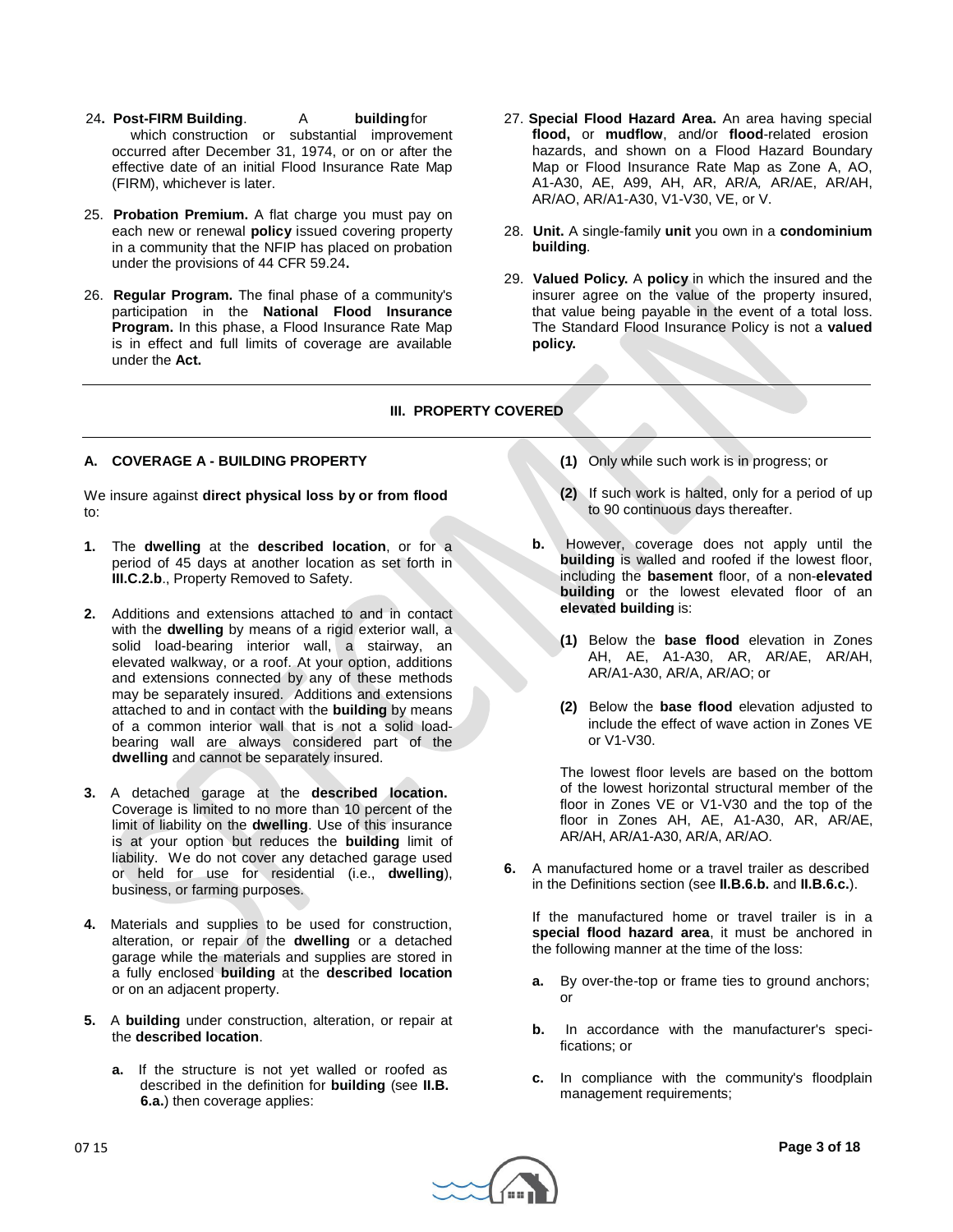unless it has been continuously insured by us at the same **described location** since September 30, 1982.

- **7.** The following items of property which are covered under Coverage **A** only:
	- **a.** Awnings and canopies;
	- **b.** Blinds;
	- **c.** Built-in dishwashers;
	- **d.** Built-in microwave ovens;
	- **e.** Carpet permanently installed over unfinished flooring;
	- **f.** Central air conditioners;
	- **g.** Elevator equipment;
	- **h.** Fire sprinkler systems;
	- **i.** Walk-in freezers;
	- **j.** Furnaces and radiators;
	- **k.** Garbage disposal units;
	- **l.** Hot water heaters, including solar water heaters;
	- **m.** Light fixtures;
	- **n.** Outdoor antennas and aerials fastened to **buildings**;
	- **o.** Permanently installed cupboards, bookcases, cabinets, paneling, and wallpaper;
	- **p.** Plumbing fixtures;
	- **q.** Pumps and machinery for operating pumps;
	- **r.** Ranges, cooking stoves, and ovens;
	- **s.** Refrigerators; and
	- **t.** Wall mirrors, permanently installed.
- **8.** Items of property in a **building** enclosure below the lowest elevated floor of an **elevated post-FIRM building** located in Zones A1-A30, AE, AH, AR, AR/A, AR/AE, AR/AH, AR/A1-A30, V1-V30, or VE, or in a **basement,** regardless of the zone. Coverage is limited to the following:
	- **a.** Any of the following items, if installed in their functioning locations and, if necessary for operation, connected to a power source:
		- **(1)** Central air conditioners;
		- **(2)** Cisterns and the water in them;
		- **(3)** Drywall for walls and ceilings in a **basement** and the cost of labor to nail it, unfinished and unfloated and not taped, to the framing;
		- **(4)** Electrical junction and circuit breaker boxes;
		- **(5)** Electrical outlets and switches;
		- **(6)** Elevators, dumbwaiters, and related equipment, except for related equipment installed below the **base flood** elevation after September 30, 1987;
		- **(7)** Fuel tanks and the fuel in them;
		- **(8)** Furnaces and hot water heaters;
		- **(9)** Heat pumps;
		- **(10)** Nonflammable insulation in a **basement**;
		- **(11)** Pumps and tanks used in solar energy systems;
		- **(12)** Stairways and staircases attached to the **building**, not separated from it by elevated walkways;
		- **(13)** Sump pumps;
- **14)** Water softeners and the chemicals in them water filters, and faucets installed as an integral part of the plumbing system;
- **(15)** Well water tanks and pumps;
- **(16)** Required utility connections for any item in this list; and
- **(17)** Footings, foundations, posts, pilings, piers, or other foundation walls and anchorage systems required to support a **building.**
- **b.** Clean-up.

# **B. COVERAGE B - PERSONAL PROPERTY**

- **1.** If you have purchased personal property coverage, we insure against **direct physical loss by or from flood** to personal property inside a **building** at the **described location**, if:
	- **a.** The property is owned by you or your household family members; and
	- **b.** At your option, the property is owned by guests or servants.

Personal property is also covered for a period of 45 days at another location as set forth in **III.C.2.b.**, Property Removed to Safety.

Personal property in a **building** that is not fully enclosed must be secured to prevent flotation out of the **building**. If the personal property does float out during a **flood**, it will be conclusively presumed that it was not reasonably secured. In that case there is no coverage for such property.

- **2.** Coverage for personal property includes the following property, subject to **B.1.** above, which is covered under Coverage **B** only:
	- **a.** Air conditioning units, portable or window type;
	- **b.** Carpets, not permanently installed, over unfinished flooring;
	- **c.** Carpets over finished flooring;
	- **d.** Clothes washers and dryers;
	- **e.** "Cook-out" grills;<br>**f.** Food freezers. o
	- **f.** Food freezers, other than walk-in, and food in any freezer; and
	- **g.** Portable microwave ovens and portable dishwashers.
- **3.** Coverage for items of property in a **building**  enclosure below the lowest elevated floor of an **elevated post-FIRM building** located in Zones A1- A30, AE, AH, AR, AR/A, AR/AE, AR/AH, AR/A1-A30, V1-V30, or VE, or in a **basement,** regardless of the zone, is limited to the following items, if installed in their functioning locations and, if necessary for operation, connected to a power source:
	- **a.** Air conditioning units, portable or window type;
	- **b.** Clothes washers and dryers; and
	- **c.** Food freezers, other than walk-in, and food in any freezer.

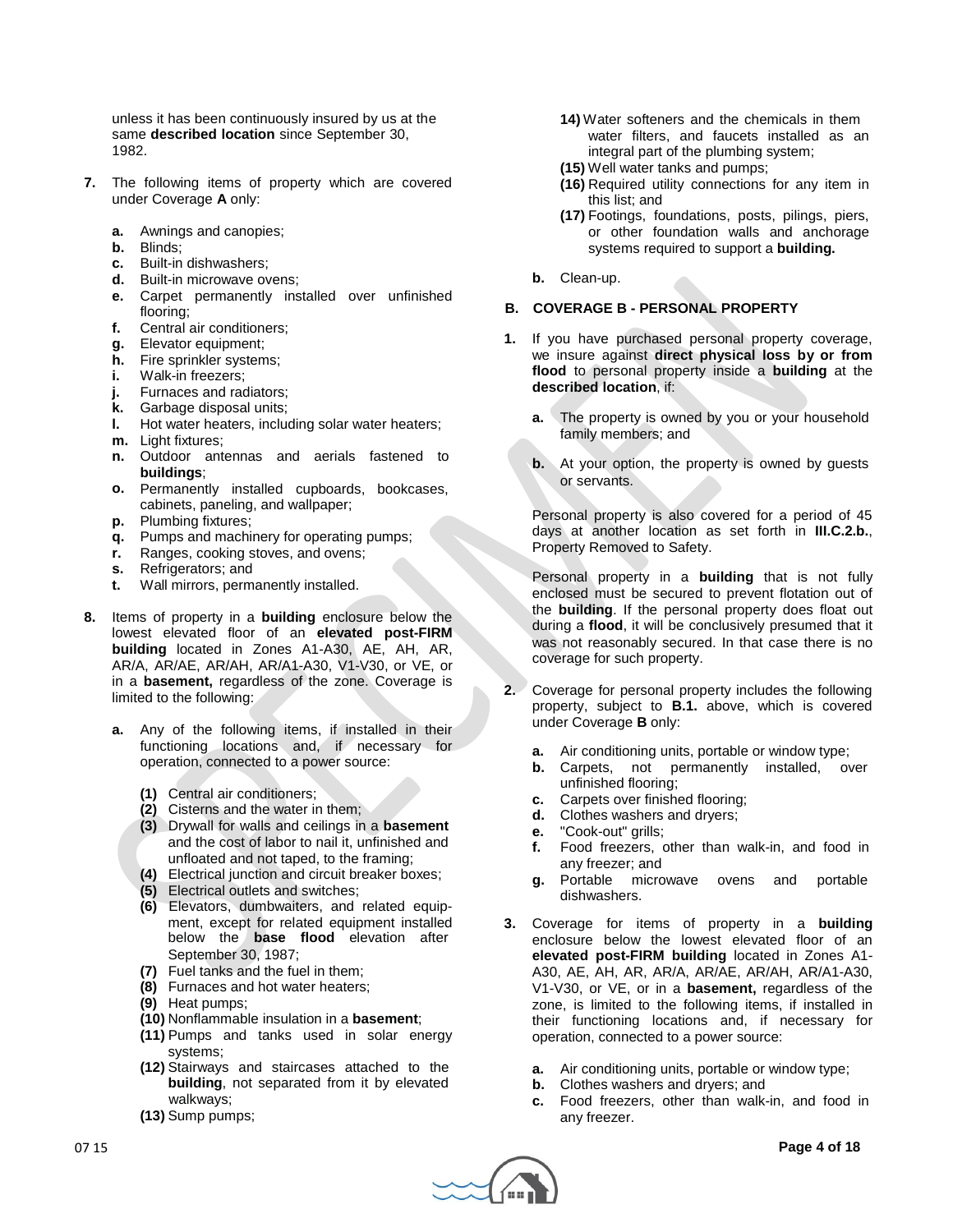- **4.** If you are a tenant and have insured personal property under Coverage **B** in this **policy**, we will cover such property, including your cooking stove or range and refrigerator. The **policy** will also cover **improvements** made or acquired solely at your expense in the **dwelling** or apartment in which you reside, but for not more than 10 percent of the limit of liability shown for personal property on the **Declarations Page**. Use of this insurance is at your option but reduces the personal property limit of liability.
- **5.** If you are the owner of a **unit** and have insured personal property under Coverage **B** in this **policy**, we will also cover your interior walls, floor, and ceiling (not otherwise covered under a flood insurance **policy** purchased by your **condominium association**) for not more than 10 percent of the limit of liability shown for personal property on the **Declarations Page**. Use of this insurance is at your option but reduces the personal property limit of liability.
- **6. Special Limits.** We will pay no more than \$2,500 for any one loss to one or more of the following kinds of personal property:
	- **a.** Artwork, photographs, collectibles, or memorabilia, including but not limited to, porcelain or other figures, and sports cards;
	- **b.** Rare books or autographed items;
	- **c.** Jewelry, watches, precious and semiprecious stones, or articles of gold, silver, or platinum;
	- **d.** Furs or any article containing fur which represents its principal value; or
	- **e.** Personal property used in any business.
- **7.** We will pay only for the functional value of antiques.

# **C. COVERAGE C - OTHER COVERAGES**

- **1. Debris Removal**
	- **a.** We will pay the expense to remove non-owned debris on or in insured property and owned debris anywhere.
	- **b.** If you or a member of your household perform the removal work, the value of your work will be based on the Federal minimum wage.
	- **c.** This coverage does not increase the Coverage **A** or Coverage **B** limit of liability.

#### **2. Loss Avoidance Measures**

#### **a. Sandbags, Supplies, and Labor**

- **(1)** We will pay up to \$1,000 for costs you incur to protect the insured **building** from a **flood**  or imminent danger of **flood**, for the following:
	- **(a)** Your reasonable expenses to buy:
		- **(i)** Sandbags, including sand to fill them;
		- **(ii)** Fill for temporary levees;
		- **(iii)** Pumps; and
		- **(iv)** Plastic sheeting and lumber used in connection with these items.
	- **(b)** The value of work, at the Federal minimum wage, that you or a member of your household perform.
- **(2)** This coverage for Sandbags, Supplies, and Labor applies only if damage to insured property by or from **flood** is imminent, and the threat of **flood** damage is apparent enough to lead a person of common prudence to anticipate **flood** damage. One of the following must also occur:
	- **(a)** A general and temporary condition of flooding in the area near the **described location** must occur, even if the **flood**  does not reach the insured **building**; or
	- **(b)** A legally authorized official must issue an evacuation order or other civil order for the community in which the insured **building** is located calling for measures to preserve life and property from the peril of **flood**.

This coverage does not increase the Coverage **A** or Coverage **B** limit of liability.

# **b. Property Removed to Safety**

**(1)** We will pay up to \$1,000 for the reasonable expenses you incur to move insured property to a place other than the **described location**  that contains the property in order to protect it from **flood** or the imminent danger of **flood**.

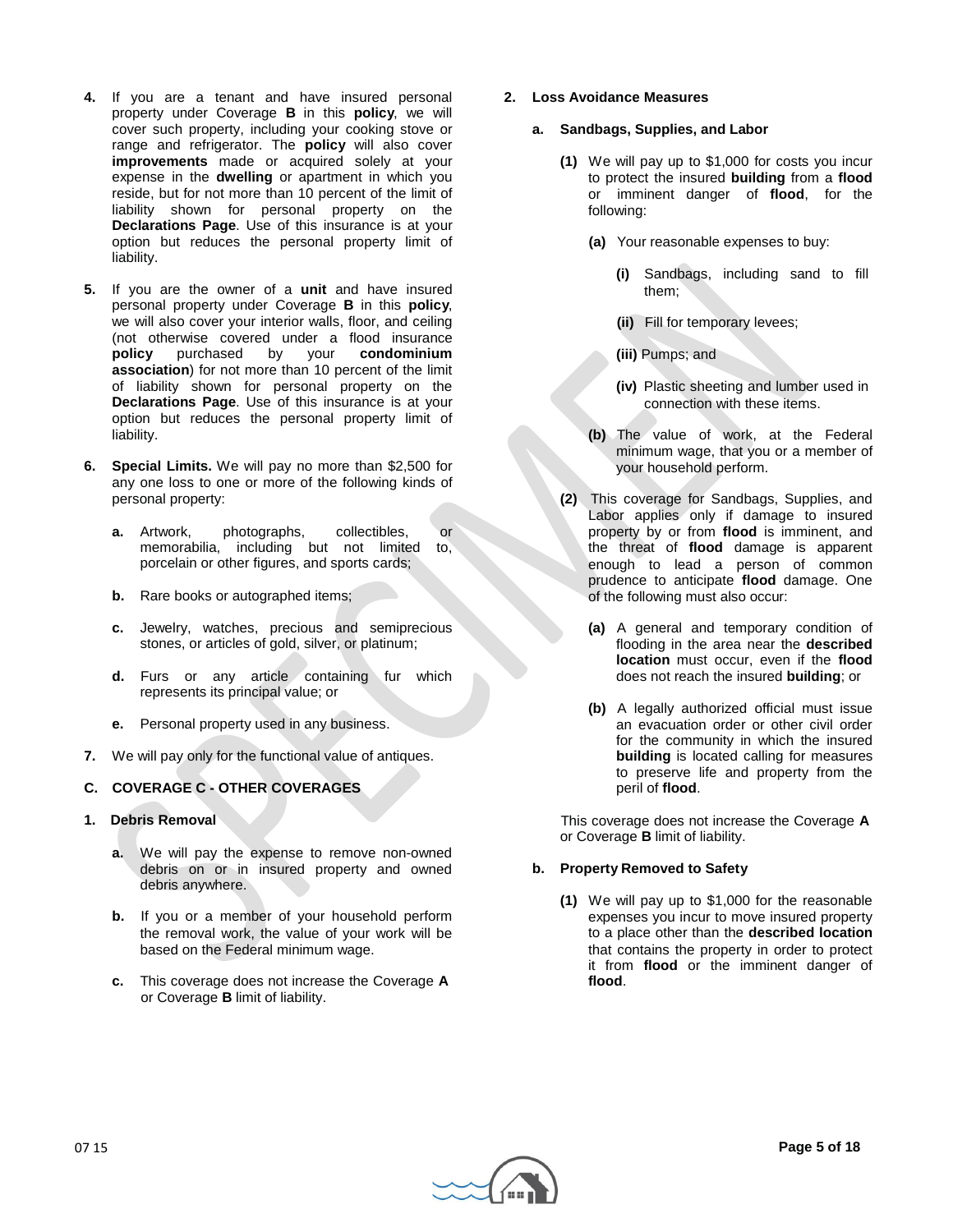Reasonable expenses include the value of work, at the Federal minimum wage, that you or a member of your household perform.

**(2)** If you move insured property to a location other than the **described location** that contains the property, in order to protect it from **flood** or the imminent danger of **flood**, we will cover such property while at that location for a period of 45 consecutive days from the date you begin to move it there. The personal property that is moved must be placed in a fully enclosed **building** or otherwise reasonably protected from the elements.

Any property removed, including a moveable home described in **II.B.6.b.** and **c.**, must be placed above ground level or outside of the **special flood hazard area.**

This coverage does not increase the Coverage **A** or Coverage **B** limit of liability.

#### **3. Condominium Loss Assessments**

**a.** If this **policy** insures a **unit**, we will pay, up to the Coverage **A** limit of liability, your share of loss assessments charged against you by the **condominium association** in accordance with the **condominium association's** articles of association, declarations and your deed.

The assessment must be made as a result of **direct physical loss by or from flood** during the **policy** term, to the **building's** common elements.

- **b.** We will not pay any loss assessment charged against you:
	- **(1)** And the **condominium association** by any governmental body;
	- **(2)** That results from a deductible under the insurance purchased by the **condominium association** insuring common elements;
	- **(3)** That results from a loss to personal property, including contents of a **condominium building**;
	- **(4)** That results from a loss sustained by the **condominium association** that was not reimbursed under a flood insurance **policy**  written in the name of the association under the **Act** because the **building** was not, at the time of loss, insured for an amount equal to the lesser of:
- **(a)** 80 percent or more of its full replacement cost; or
- **(b)** The maximum amount of insurance permitted under the **Act**;
- **(5)** To the extent that payment under this **policy**  for a **condominium building** loss, in combination with payments under any other **NFIP policies** for the same **building** loss, exceeds the maximum amount of insurance permitted under the **Act** for that kind of **building**; or
- **(6)** To the extent that payment under this **policy**  for a **condominium building** loss, in combination with any recovery available to you as a tenant in common under any **NFIP condominium association policies** for the same **building** loss, exceeds the amount of insurance permitted under the **Act** for a single-family dwelling.

Loss assessment coverage does not increase the Coverage **A** limit of liability.

# **D. COVERAGE D - INCREASED COST OF COMPLIANCE**

#### **1. General**

This **policy** pays you to comply with a State or local floodplain management law or ordinance affecting repair or reconstruction of a structure suffering **flood**  damage. Compliance activities eligible for payment are: elevation, floodproofing, relocation, or demolition (or any combination of these activities) of your structure**.** Eligible floodproofing activities are limited to:

- **a.** Nonresidential structures.
- **b.** Residential structures with **basements** that satisfy FEMA's standards published in the Code of Federal Regulations [44 CFR 60.6 (b) or (c)].

# **2. Limit of Liability**

We will pay you up to \$30,000 under this Coverage **D** - Increased Cost of Compliance, which only applies to **policies** with **building** coverage (Coverage **A**). Our payment of claims under Coverage **D** is in addition to the amount of coverage which you selected on the **application** and which appears on the **Declarations Page.** But the maximum you can collect under this **policy** for both Coverage **A** - Building Property and Coverage **D** - Increased Cost of Compliance cannot exceed the maximum permitted under the **Act.** We do not charge a separate deductible for a claim under Coverage **D**.

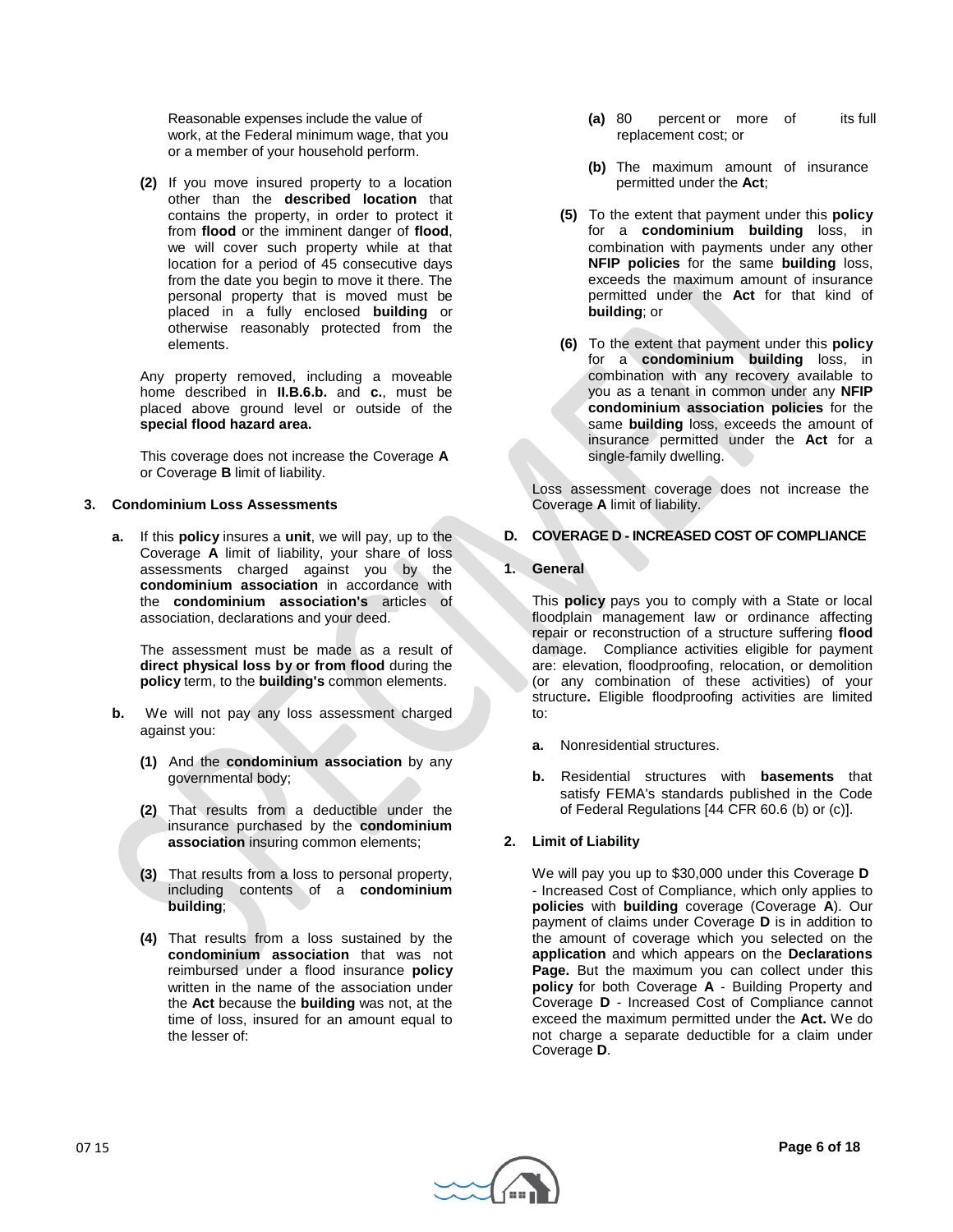### **3. Eligibility**

- **a.** A structure covered under Coverage **A** Building Property sustaining a loss caused by a **flood** as defined by this **policy** must:
	- **(1)** Be a "repetitive loss structure." A repetitive loss structure is one that meets the following conditions:
		- **(a)** The structure is covered by a contract of flood insurance issued by **NEF**.
		- **(b)** The structure has suffered **flood**  damage on two occasions during a 10 year period which ends on the date of the second loss.
		- **(c)** The cost to repair the **flood** damage, on average, equaled or exceeded 25 percent of the market value of the structure at the time of each flood loss.
		- **(d)** In addition to the current claim, the **NFIP** and/or **NEF** must have paid the previous qualifying claim, and the State or community must have a cumulative, substantial damage provision or repetitive loss provision in its floodplain management law or ordinance being enforced against the structure; or
	- **(2)** Be a structure that has had **flood** damage in which the cost to repair equals or exceeds 50 percent of the market value of the structure at the time of the **flood**. The State or community must have a substantial damage provision in its floodplain management law or ordinance being enforced against the structure.
- **b.** This Coverage **D** pays you to comply with State or local floodplain management laws or ordinances that meet the minimum standards of the **National Flood Insurance Program** found in the Code of Federal Regulations at 44 CFR 60.3. We pay for compliance activities that exceed those standards under these conditions:
	- **(1) 3.a.(1)** above.
	- **(2)** Elevation or floodproofing in any risk zone to preliminary or advisory **base flood**  elevations provided by FEMA which the State or local government has adopted and is enforcing for **flood**-damaged structures in such areas. (This includes compliance activities in B, C, X, or D zones which are being changed to zones with **base flood**  elevations. This also includes compliance activities in zones where **base flood**

elevations are being increased, and a **flood**damaged structure must comply with the higher advisory **base flood** elevation.) Increased Cost of Compliance coverage does not apply to situations in B, C, X, or D zones where the community has derived its own elevations and is enforcing elevation or floodproofing requirements for **flood**damaged structures to elevations derived solely by the community.

- **(3)** Elevation or floodproofing above the **base flood** elevation to meet State or local "freeboard" requirements, i.e., that a structure must be elevated above the **base flood** elevation.
- **c.** Under the minimum **NFIP** criteria at 44 CFR 60.3 (b)(4), States and communities must require the elevation or floodproofing of structures in unnumbered A zones to the **base flood** elevation where elevation data is obtained from a Federal. State, or other source. Such compliance activities are also eligible for Coverage **D**.
- **d.** This coverage will also pay for the incremental cost, after demolition or relocation, of elevating or floodproofing a structure during its rebuilding at the same or another site to meet State or local floodplain management laws or ordinances, subject to Exclusion **D.5.g.** below.
- **e.** This coverage will also pay to bring a **flood**damaged structure into compliance with State or local floodplain management laws or ordinances even if the structure had received a variance before the present loss from the applicable floodplain management requirements.

# **4. Conditions**

- **a.** When a structure covered under Coverage **A** Building Property sustains a loss caused by a flood, our payment for the loss under this Coverage **D** will be for the increased cost to elevate, floodproof, relocate, or demolish (or any combination of these activities) caused by the enforcement of current State or local floodplain management ordinances or laws. Our payment for eligible demolition activities will be for the cost to demolish and clear the site of the **building** debris or a portion thereof caused by the enforcement of current State or local floodplain management ordinances or laws. Eligible activities for the cost of clearing the site will include those necessary to discontinue utility service to the site and ensure proper abandonment of on-site utilities.
- **b.** When the **building** is repaired or rebuilt, it must be intended for the same occupancy as the present **building** unless otherwise required by current floodplain management ordinances or laws.

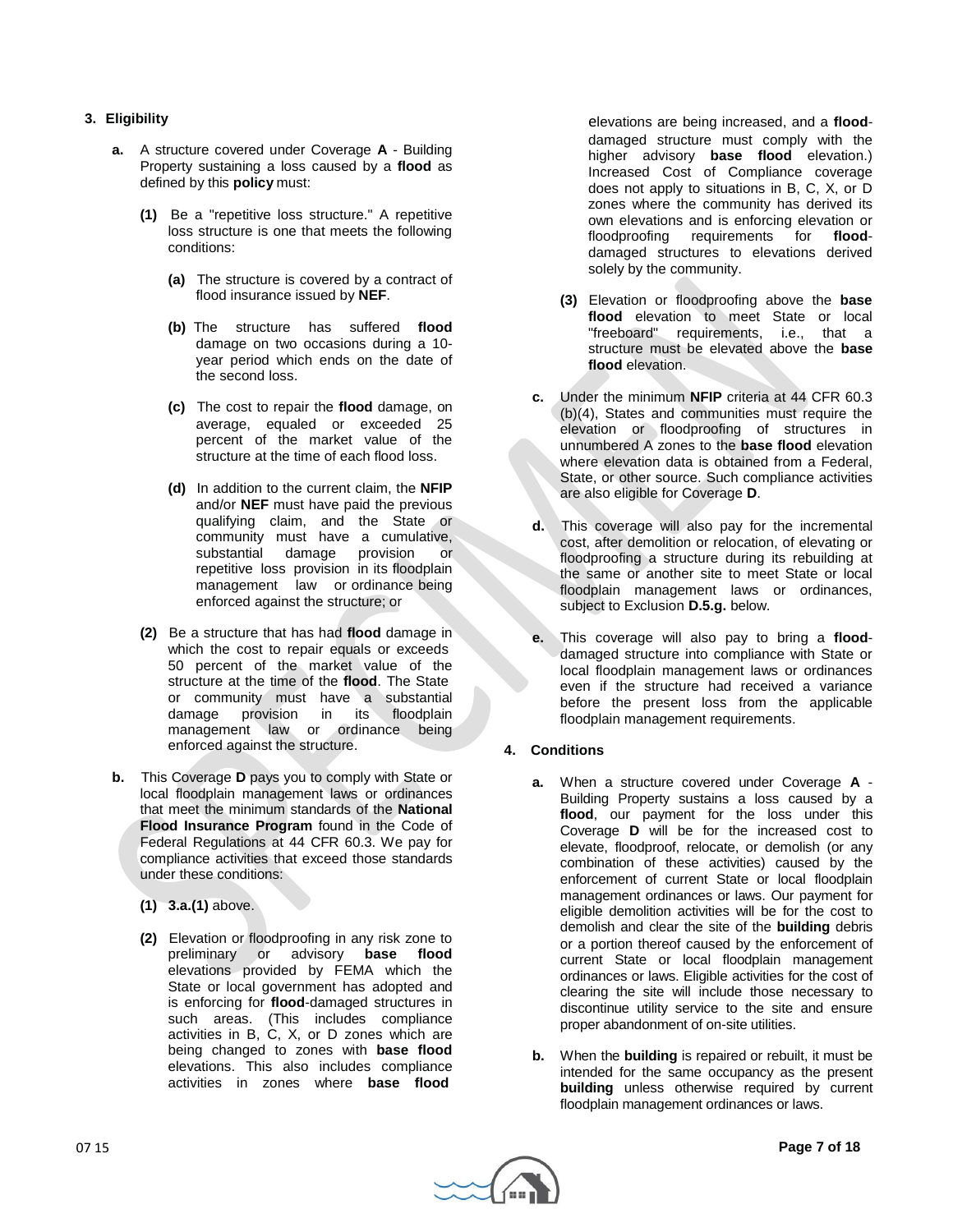### **5. Exclusions**

Under this Coverage **D** - Increased Cost of Compliance, we will not pay for:

- **a.** The cost to comply with any floodplain management law or ordinance in communities participating in the **Emergency Program**.
- **b.** The cost associated with enforcement of any ordinance or law that requires any insured or others to test for, monitor, clean up, remove, contain, treat, detoxify or neutralize, or in any way respond to, or assess the effects of **pollutants**.
- **c.** The loss in value to any insured **building** or other structure due to the requirements of any ordinance or law.
- **d.** The loss in residual value of the undamaged portion of a **building** demolished as a consequence of enforcement of any State or local floodplain management law or ordinance.
- **e.** Any Increased Cost of Compliance under this Coverage **D**:
	- **(1)** Until the **building** is elevated, floodproofed, demolished, or relocated on the same or to another premises; and
	- **(2)** Unless the **building** is elevated, floodproofed, demolished, or relocated as soon as reasonably possible after the loss, not to exceed 2 years (see **3.b.**).
- **f.** Any code upgrade requirements, e.g., plumbing or electrical wiring, not specifically related to the State or local floodplain management law or ordinance.
- **g.** Any compliance activities needed to bring additions or **improvements** made after the loss occurred into compliance with State or local floodplain management laws or ordinances.
- **h.** Loss due to any ordinance or law that you were required to comply with before the current loss.
- **i.** Any rebuilding activity to standards that do not meet the **NFIP's** minimum requirements. This includes any situation where you have received from the State or community a variance in connection with the current **flood** loss to rebuild the property to an elevation below the **base flood**  elevation.
- **j.** Increased Cost of Compliance for a garage or carport.
- **k.** Any structure insured under an **NFIP** Group Flood Insurance Policy.
- **l.** Assessments made by a **condominium association** on individual **condominium unit**  owners to pay increased costs of repairing commonly owned **buildings** after a **flood** in compliance with State or local floodplain management ordinances or laws.
- **6. Other Provisions**
	- **a.** Increased Cost of Compliance coverage will not be included in the calculation to determine whether coverage meets the 80 percent insurance-to-value requirement for replacement cost coverage as set forth in **VII.** General Conditions, **V.** Loss Settlement.
	- **b.** All other conditions and provisions of this **policy** apply.

# **IV. PROPERTY NOT COVERED**

We do not cover any of the following property:

- **1.** Personal property not inside the fully enclosed **building**;
- **2.** A **building**, and personal property in it, located entirely in, on, or over water or seaward of mean high tide if it was constructed or substantially improved after September 30, 1982;
- **3.** Open structures, including a **building** used as a boathouse or any structure or **building** into which boats are floated, and personal property located in, on, or over water;
- **4.** Recreational vehicles other than travel trailers described in **II.B.6.c.**, whether affixed to a permanent foundation or on wheels;
- **5.** Self-propelled vehicles or machines, including their parts and equipment. However, we do cover selfpropelled vehicles or machines not licensed for use on public roads that are:
	- **a.** Used mainly to service the **described location**, or
	- **b.** Designed and used to assist handicapped persons,

while the vehicles or machines are inside a **building** at the **described location**;

- **6.** Land, land values, lawns, trees, shrubs, plants, growing crops, or animals;
- **7.** Accounts, bills, coins, currency, deeds, evidences of debt, medals, money, scrip, stored value cards, postage stamps, securities, bullion, manuscripts, or other valuable papers;

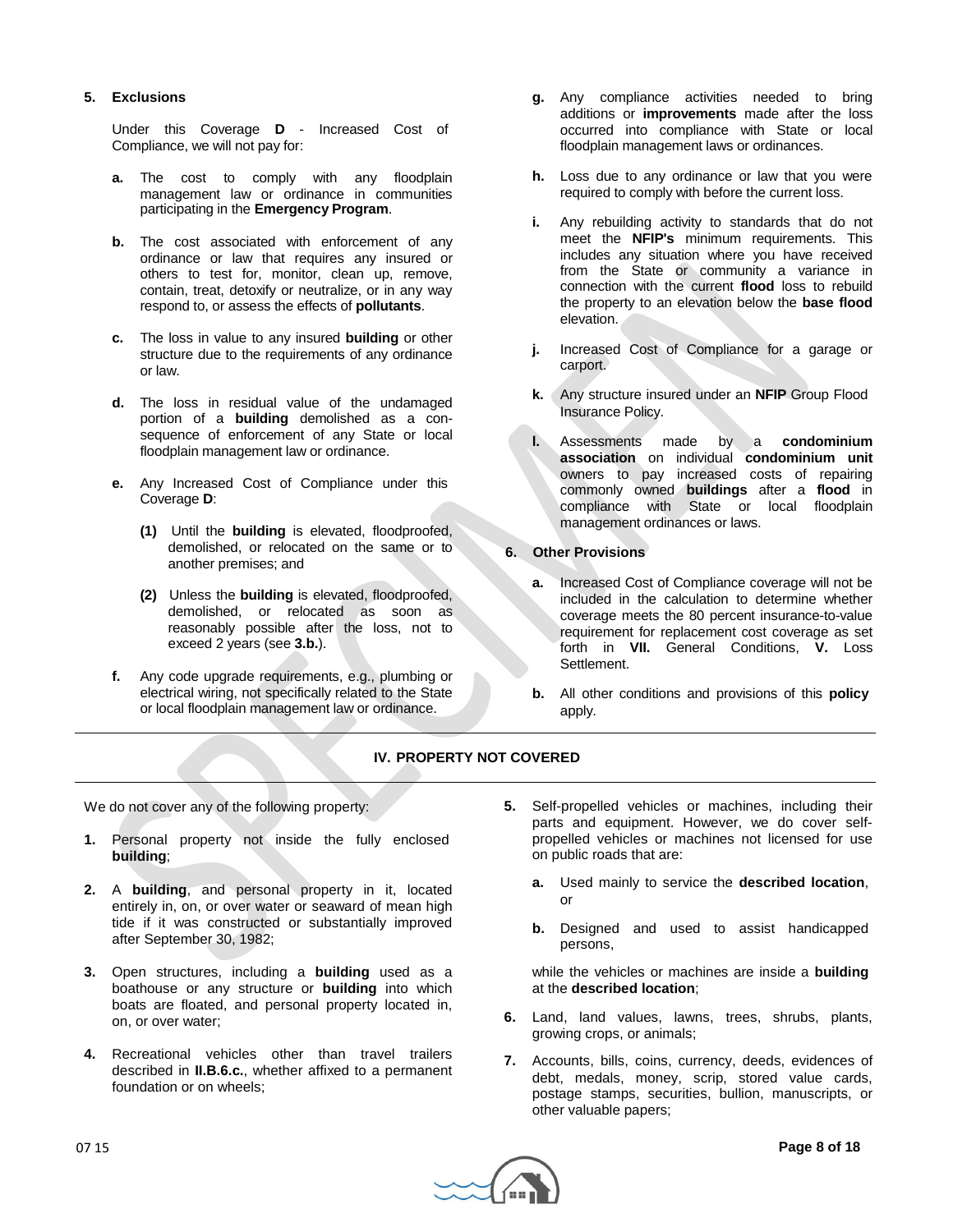- **8.** Underground structures and equipment, including wells, septic tanks, and septic systems;
- **9.** Those portions of walks, walkways, decks, driveways, patios, and other surfaces, all whether protected by a roof or not, located outside the perimeter, exterior walls of the insured **building** or the **building** in which the insured **unit** is located;
- **10.** Containers, including related equipment, such as, but not limited to, tanks containing gases or liquids;
- **11. Buildings** or **units** and all their contents if more than 49 percent of the **actual cash value** of the **building** or **unit** is below ground, unless the lowest level is at or above the **base flood** elevation and is below ground by reason of earth having been used as insulation material in conjunction with energy efficient building techniques;
- 12. Fences, retaining walls, seawalls, bulkheads wharves, piers, bridges, and docks;
- **13.** Aircraft or watercraft, or their furnishings and equipment;
- **14.** Hot tubs and spas that are not bathroom fixtures, and swimming pools, and their equipment such as, but not limited to, heaters, filters, pumps, and pipes, wherever located;
- **15.** Property not eligible for flood insurance pursuant to the provisions of the Coastal Barrier Resources Act and the Coastal Barrier Improvement Act and amendments to these acts;
- **16.** Personal property you own in common with other **unit**  owners comprising the membership of a **condominium association**.

# **V. EXCLUSIONS**

- **A.** We only provide coverage for **direct physical loss by or from flood**, which means that we do not pay you for:
- **1.** Loss of revenue or profits;
- **2.** Loss of access to the insured property or **described location**;
- **3.** Loss of use of the insured property or **described location**;
- **4.** Loss from interruption of business or production;
- **5.** Any additional living expenses incurred while the insured **building** is being repaired or is unable to be occupied for any reason;
- **6.** The cost of complying with any ordinance or law requiring or regulating the construction, demolition, remodeling, renovation, or repair of property, including removal of any resulting debris. This exclusion does not apply to any eligible activities that we describe in Coverage **D** - Increased Cost of Compliance; or
- **7.** Any other economic loss.
- **B.** We do not insure a loss directly or indirectly caused by a **flood** that is already in progress at the time and date:
- **1.** The **policy** term begins; or
- **2.** Coverage is added at your request.
- **C.** We do not insure for loss to property caused directly by earth movement even if the earth movement is

caused by **flood**. Some examples of earth movement that we do not cover are:

- **1.** Earthquake;
- **2.** Landslide;
- **3.** Land subsidence;
- **4.** Sinkholes;
- **5.** Destabilization or movement of land that results from accumulation of water in subsurface land area; or
- **6.** Gradual erosion.

We do, however, pay for losses from **mudflow** and land subsidence as a result of erosion that are specifically covered under our definition of **flood** (see **II.A.1.c.** and **II.A.2**.).

- **D.** We do not insure for direct physical loss caused directly or indirectly by any of the following:
- **1.** The pressure or weight of ice;
- **2.** Freezing or thawing;
- **3.** Rain, snow, sleet, hail, or water spray;
- **4.** Water, moisture, mildew, or mold damage that results primarily from any condition:
	- **a.** Substantially confined to the **dwelling**; or
	- That is within your control, including but not limited to:
		- **(1)** Design, structural, or mechanical defects;

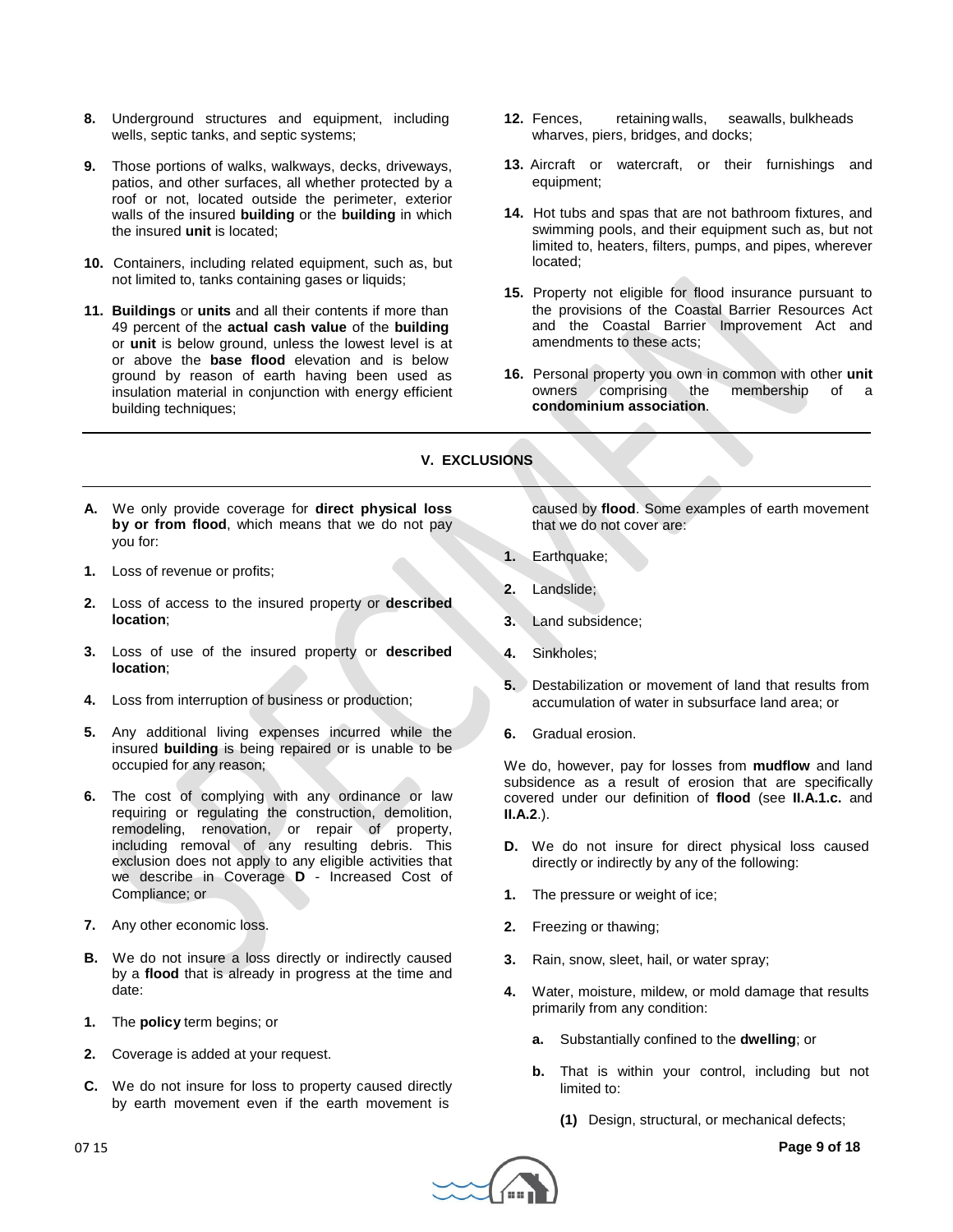- **(2)** Failure, stoppage, or breakage of water or sewer lines, drains, pumps, fixtures, or equipment; or
- **(3)** Failure to inspect and maintain the property after a **flood** recedes;
- **5.** Water or waterborne material that:
	- **a.** Backs up through sewers or drains;
	- **b.** Discharges or overflows from a sump, sump pump, or related equipment; or
	- **c.** Seeps or leaks on or through the covered property;

unless there is a **flood** in the area and the **flood** is the proximate cause of the sewer or drain backup, sump pump discharge or overflow, or seepage of water;

**6.** The pressure or weight of water unless there is a **flood** in the area and the **flood** is the proximate cause of the damage from the pressure or weight of water;

- **7.** Power, heating, or cooling failure unless the failure results from **direct physical loss by or from flood** to power, heating, or cooling equipment on the **described location**;
- **8.** Theft, fire, explosion, wind, or windstorm;
- **9.** Anything you or any member of your household do or conspire to do to cause loss by **flood** deliberately; or
- **10.** Alteration of the insured property that significantly increases the risk of flooding.
- **E.** We do not insure for loss to any **building** or personal property located on land leased from the Federal Government, arising from or incident to the flooding of the land by the Federal Government, where the lease expressly holds the Federal Government harmless under flood insurance issued under any Federal Government program.
- **F.** We do not pay for the testing for or monitoring of **pollutants** unless required by law or ordinance.

# **VI. DEDUCTIBLES**

**A.** When a loss is covered under this **policy**, we will pay only that part of the loss that exceeds your deductible amount, subject to the limit of liability that applies. The deductible amount is shown on the **Declarations Page**.

However, when a **building** under construction, alteration, or repair does not have at least two rigid exterior walls and a fully secured roof at the time of loss, your deductible amount will be two times the deductible that would otherwise apply to a completed **building**.

- **B.** In each loss from **flood**, separate deductibles apply to the **building** and personal property insured by this **policy**.
- **C.** The deductible does not apply to:
- **III.C.2.** Loss Avoidance Measures;
- **2**. **III.C.3.** Condominium Loss Assessments; or
- **3**. **III.D.** Increased Cost of Compliance.

# **VII. GENERAL CONDITIONS**

# **A. Pairs and Sets**

In case of loss to an article that is part of a pair or set, we will have the option of paying you:

- **1.** An amount equal to the cost of replacing the lost, damaged, or destroyed article, minus its depreciation; or
- **2.** The amount that represents the fair proportion of the total value of the pair or set that the lost, damaged, or destroyed article bears to the pair or set.

#### **B. Concealment or Fraud and Policy Voidance**

- **1.** With respect to all insureds under this **policy**, this **policy:**
	- **a.** Is void;
	- **b.** Has no legal force or effect;
	- **c.** Cannot be renewed; and
	- **d.** Cannot be replaced by a new **NEF policy;**

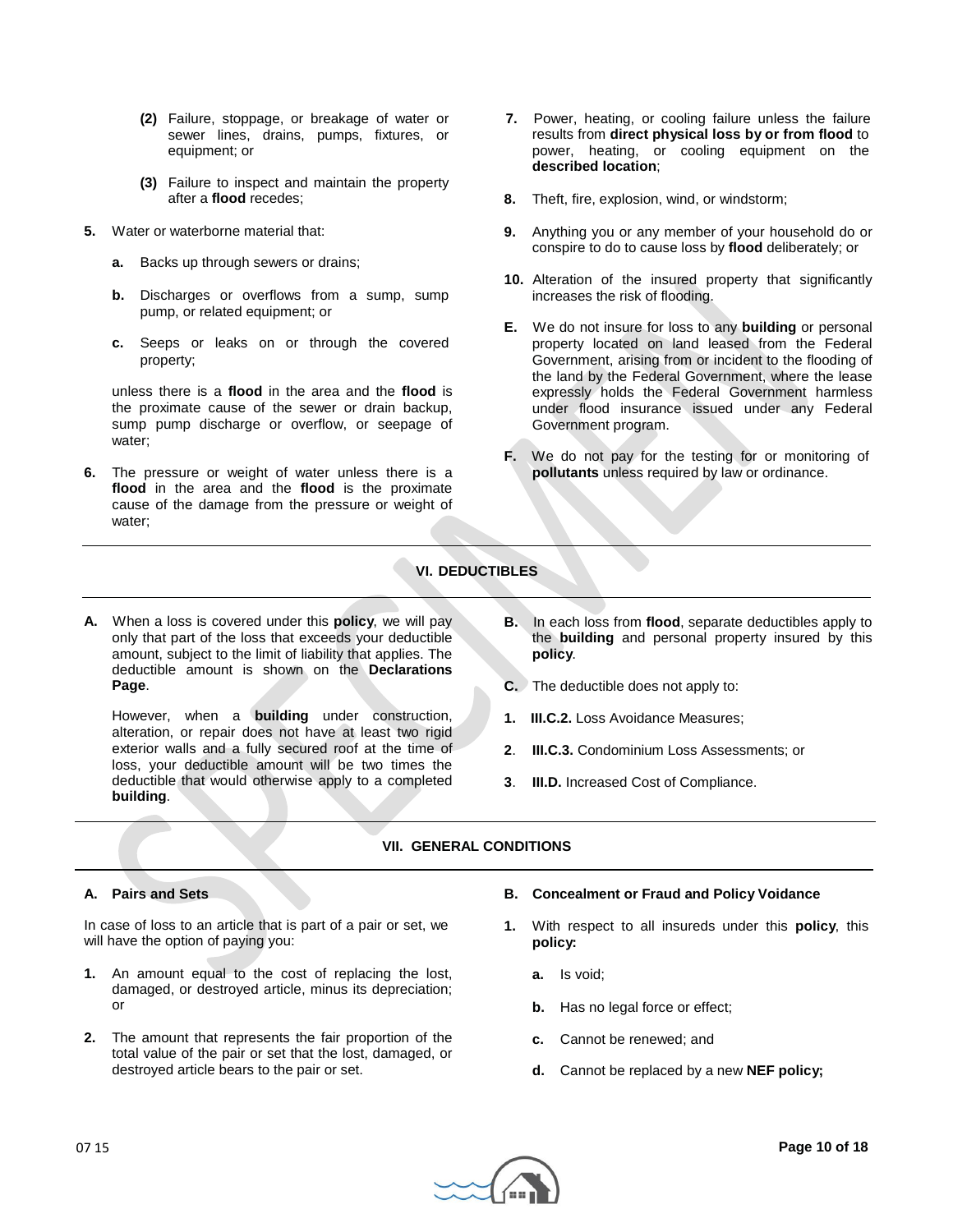if, before or after a loss, you or any other insured or your agent have at any time:

- **(1)** Intentionally concealed or misrepresented any material fact or circumstance;
- **(2)** Engaged in fraudulent conduct; or
- **(3)** Made false statements;

relating to this **policy** or any other **NEF** insurance.

- **2.** This **policy** will be void as of the date the wrongful acts described in **B.1.** above were committed.
- **3.** Fines, civil penalties, and imprisonment under applicable Federal laws may also apply to the acts of fraud or concealment described above.
- **4.** This **policy** is also void for reasons other than fraud, misrepresentation, or wrongful act. This **policy** is void from its inception and has no legal force under the following conditions:
	- **a.** If the property is located in a community that was not participating in the **NFIP** on the **policy's**  inception date and did not join or reenter the program during the **policy** term and before the loss occurred; or
	- **b.** If the property listed on the **application** is otherwise not eligible for coverage under the **NFIP**.

#### **C. Other Insurance**

- **1.** If a loss covered by this **policy** is also covered by other insurance that includes **flood** coverage not issued under the **Act**, we will not pay more than the amount of insurance that you are entitled to for lost, damaged, or destroyed property insured under this **policy** subject to the following:
	- **a.** We will pay only the proportion of the loss that the amount of insurance that applies under this **policy** bears to the total amount of insurance covering the loss, unless **C.1.b.** or **c.** immediately below applies.
	- **b.** If the other policy has a provision stating that it is excess insurance, this **policy** will be primary.
	- **c.** This **policy** will be primary (but subject to its own deductible) up to the deductible in the other **flood**  policy (except another policy as described in **C.1.b.** above). When the other deductible amount is reached, this **policy** will participate in the same proportion that the amount of insurance under this **policy** bears to the total amount of both policies, for the remainder of the loss.

**2.** If there is other insurance in the name of your **condominium association** covering the same property covered by this **policy**, then this **policy** will be in excess over the other insurance.

#### **D. Amendments, Waivers, Assignment**

This **policy** cannot be changed nor can any of its provisions be waived without the express written consent of the Underwriters. No action that we take under the terms of this **policy** constitutes a waiver of any of our rights. You may assign this **policy** in writing when you transfer title of your property to someone else, except under these conditions:

- **1.** When this **policy** covers only personal property; or
- **2.** When this **policy** covers a structure during the course of construction.

#### **E. Cancellation of Policy by You**

- **1.** You may cancel this **policy** in accordance with the applicable rules and regulations of the **NFIP**.
- **2.** If you cancel this **policy**, you may be entitled to a full or partial refund of premium also under the applicable rules and regulations of the **NFIP**.

#### **F. Nonrenewal of the Policy by Us**

Your **policy** will not be renewed:

- **1.** If the community where your covered property is located stops participating in the **NFIP;** or
- **2.** If your **building** has been declared ineligible under Section 1316 of the **Act**.

#### **G. Reduction and Reformation of Coverage**

- **1.** If the premium we received from you was not enough to buy the kind and amount of coverage you requested, we will provide only the amount of coverage that can be purchased for the premium payment we received.
- **2.** The **policy** can be reformed to increase the amount of coverage resulting from the reduction described in **G.1.** above to the amount you requested as follows:
	- **a.** Discovery of insufficient premium or incomplete rating information before a loss.
		- **(1)** If we discover before you have a **flood** loss that your premium payment was not enough to buy the requested amount of coverage, we will send you and any mortgagee or trustee known to us a bill for the required additional premium for the current **policy**  term (or that portion of the current **policy**  term following any endorsement changing

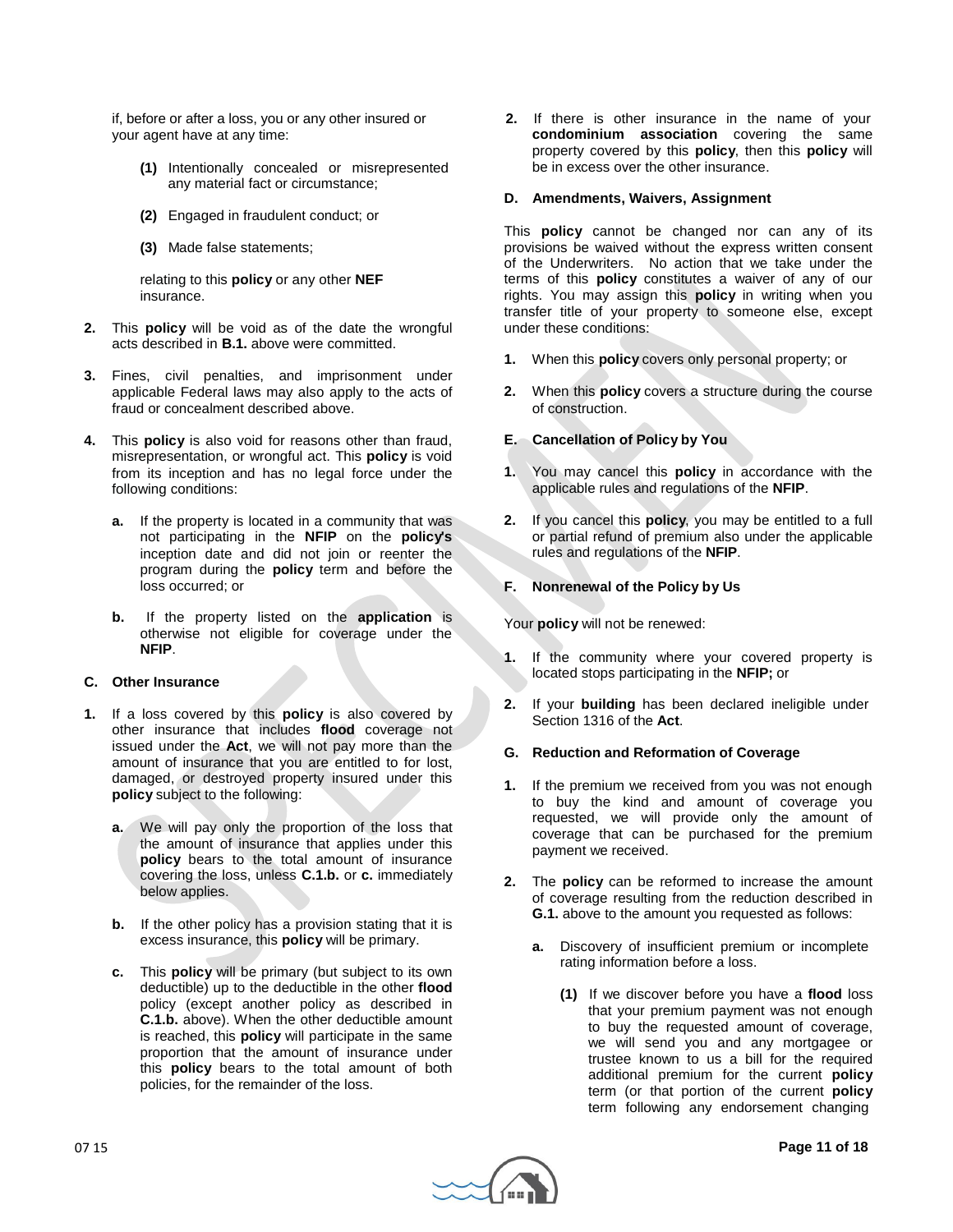the amount of coverage). If you or the mortgagee or trustee pay the additional premium within 30 days from the date of our bill, we will reform the **policy** to increase the amount of coverage to the originally requested amount effective to the beginning of the current **policy** term (or subsequent date of any endorsement changing the amount of coverage).

- **(2)** If we determine before you have a **flood** loss that the rating information we have is incomplete and prevents us from calculating the additional premium, we will ask you to send the required information. You must submit the information within 60 days of our request. Once we determine the amount of additional premium for the current **policy**  term, we will follow the procedure in **G.2.a.(1)** above.
- **(3)** If we do not receive the additional premium (or additional information) by the date it is due, the amount of coverage can only be increased by endorsement subject to any appropriate waiting period.
- **b.** Discovery of insufficient premium or incomplete rating information after a loss.
	- **(1)** If we discover after you have a **flood** loss that your premium payment was not enough to buy the requested amount of coverage, we will send you and any mortgagee or trustee known to us a bill for the required additional premium for the current and the prior **policy** terms. If you or the mortgagee or trustee pay the additional premium within 30 days from the date of our bill, we will reform the **policy** to increase the amount of coverage to the originally requested amount effective to the beginning of the prior **policy**  term.
	- **(2)** If we discover after you have a **flood** loss that the rating information we have is incomplete and prevents us from calculating the additional premium, we will ask you to send the required information. You must submit the information before your claim can be paid. Once we determine the amount of additional premium for the current and prior **policy** terms, we will follow the procedure in **G.2.b.(1)** above.
	- **(3)** If we do not receive the additional premium by the date it is due, your flood insurance claim will be settled based on the reduced amount of coverage. The amount of coverage can only be increased by endorsement subject to any appropriate waiting period.

**3.** However, if we find that you or your agent intentionally did not tell us, or falsified, any important fact or circumstance or did anything fraudulent relating to this insurance, the provisions of Condition **B.** Concealment or Fraud and Policy Voidance apply.

### **H. Policy Renewal**

- **1.** This **policy** will expire at 12:01 a.m. on the last day of the **policy** term.
- **2.** We must receive the payment of the appropriate renewal premium within 30 days of the expiration date.
- **3.** If we find, however, that we did not place your renewal notice into the U.S. Postal Service, or if we did mail it, we made a mistake, e.g., we used an incorrect, incomplete, or illegible address, which delayed its delivery to you before the due date for the renewal premium, then we will follow these procedures:
	- **a.** If you or your agent notified us, not later than 1 year after the date on which the payment of the renewal premium was due, of nonreceipt of a renewal notice before the due date for the renewal premium, and we determine that the circumstances in the preceding paragraph apply, we will mail a second bill providing a revised due date, which will be 30 days after the date on which the bill is mailed.
	- **b.** If we do not receive the premium requested in the second bill by the revised due date, then we will not renew the **policy**. In that case, the **policy**  will remain an expired **policy** as of the expiration date shown on the **Declarations Page**.
- **4.** In connection with the renewal of this **policy**, we may ask you during the **policy** term to recertify, on a Recertification Questionnaire we will provide to you, the rating information used to rate your most recent **application** for or renewal of insurance.

#### **I. Conditions Suspending or Restricting Insurance**

We are not liable for loss that occurs while there is a hazard that is increased by any means within your control or knowledge.

#### **J. Requirements in Case of Loss**

In case of a **flood** loss to insured property, you must:

- **1.** Give prompt written notice to us;
- **2.** As soon as reasonably possible, separate the damaged and undamaged property, putting it in the best possible order so that we may examine it;
- **3.** Prepare an inventory of damaged property showing the quantity, description, **actual cash value,** and amount of loss. Attach all bills, receipts, and related documents;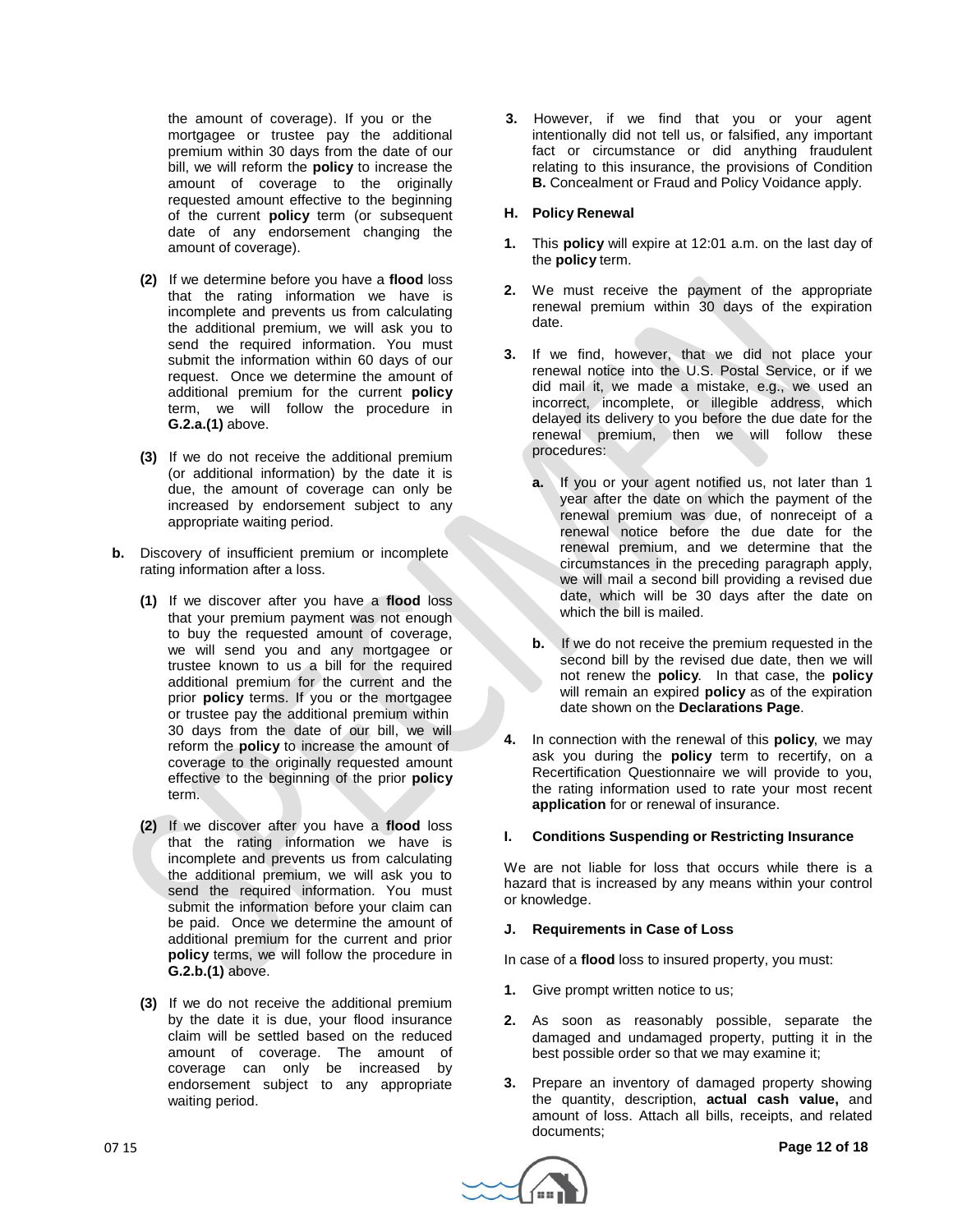- **4.** Within 60 days after the loss, send us a proof of loss which is your statement of the amount you are claiming under the **policy** signed and sworn to by you, and which furnishes us with the following information:
	- **a.** The date and time of loss;
	- **b.** A brief explanation of how the loss happened;
	- **c.** Your interest (for example, "owner") and the interest, if any, of others in the damaged property;
	- **d.** Details of any other insurance that may cover the loss;
	- **e.** Changes in title or occupancy of the covered property during the term of the **policy**;
	- **f.** Specifications of damaged **buildings** and detailed repair estimates;
	- **g.** Names of mortgagees or anyone else having a lien, charge, or claim against the covered property;
	- **h.** Details about who occupied any insured **building** at the time of loss and for what purpose; and
	- **i.** The inventory of damaged personal property described in **J.3.** above.
- **5.** In completing the proof of loss, you must use your own judgment concerning the amount of loss and justify that amount.
- **6.** You must cooperate with the adjuster or representative in the investigation of the claim.
- **7.** The insurance adjuster whom we hire to investigate your claim may furnish you with a proof of loss form, and she or he may help you complete it. However, this is a matter of courtesy only, and you must still send us a proof of loss within 60 days after the loss even if the adjuster does not furnish the form or help you complete it.
- **8.** We have not authorized the adjuster to approve or disapprove claims or to tell you whether we will approve your claim.
- **9.** At our option, we may accept the adjuster's report of the loss instead of your proof of loss. The adjuster's report will include information about your loss and the damages you sustained. You must sign the adjuster's report. At our option, we may require you to swear to the report.

#### **K. Our Options After a Loss**

Options we may, in our sole discretion, exercise after loss include the following:

- **1.** At such reasonable times and places that we may designate, you must:
	- **a.** Show us or our representative the damaged property;
	- **b.** Submit to examination under oath, while not in the presence of another insured, and sign the same; and
	- **c.** Permit us to examine and make extracts and copies of:
		- **(1)** Any policies of property insurance insuring you against loss and the deed establishing your ownership of the insured real property;
		- **(2) Condominium association** documents including the Declarations of the **condominium**, its Articles of Association or Incorporation, Bylaws, rules and regulations, and other relevant documents if you are a **unit** owner in a **condominium building**; and
		- **(3)** All books of accounts, bills, invoices and other vouchers, or certified copies pertaining to the damaged property if the originals are lost.
- **2.** We may request, in writing, that you furnish us with a complete inventory of the lost, damaged, or destroyed property, including:
	- **a.** Quantities and costs;
	- **b. Actual cash values** or replacement cost (whichever is appropriate);
	- **c.** Amounts of loss claimed;
	- **d.** Any written plans and specifications for repair of the damaged property that you can reasonably make available to us; and
	- **e.** Evidence that prior **flood** damage has been repaired.
- **3.** If we give you written notice within 30 days after we receive your signed, sworn proof of loss, we may:
	- **a.** Repair, rebuild, or replace any part of the lost, damaged, or destroyed property with material or property of like kind and quality or its functional equivalent; and
	- **b.** Take all or any part of the damaged property at the value we agree upon or its appraised value.

#### **L. No Benefit to Bailee**

No person or organization, other than you, having custody of covered property will benefit from this insurance.

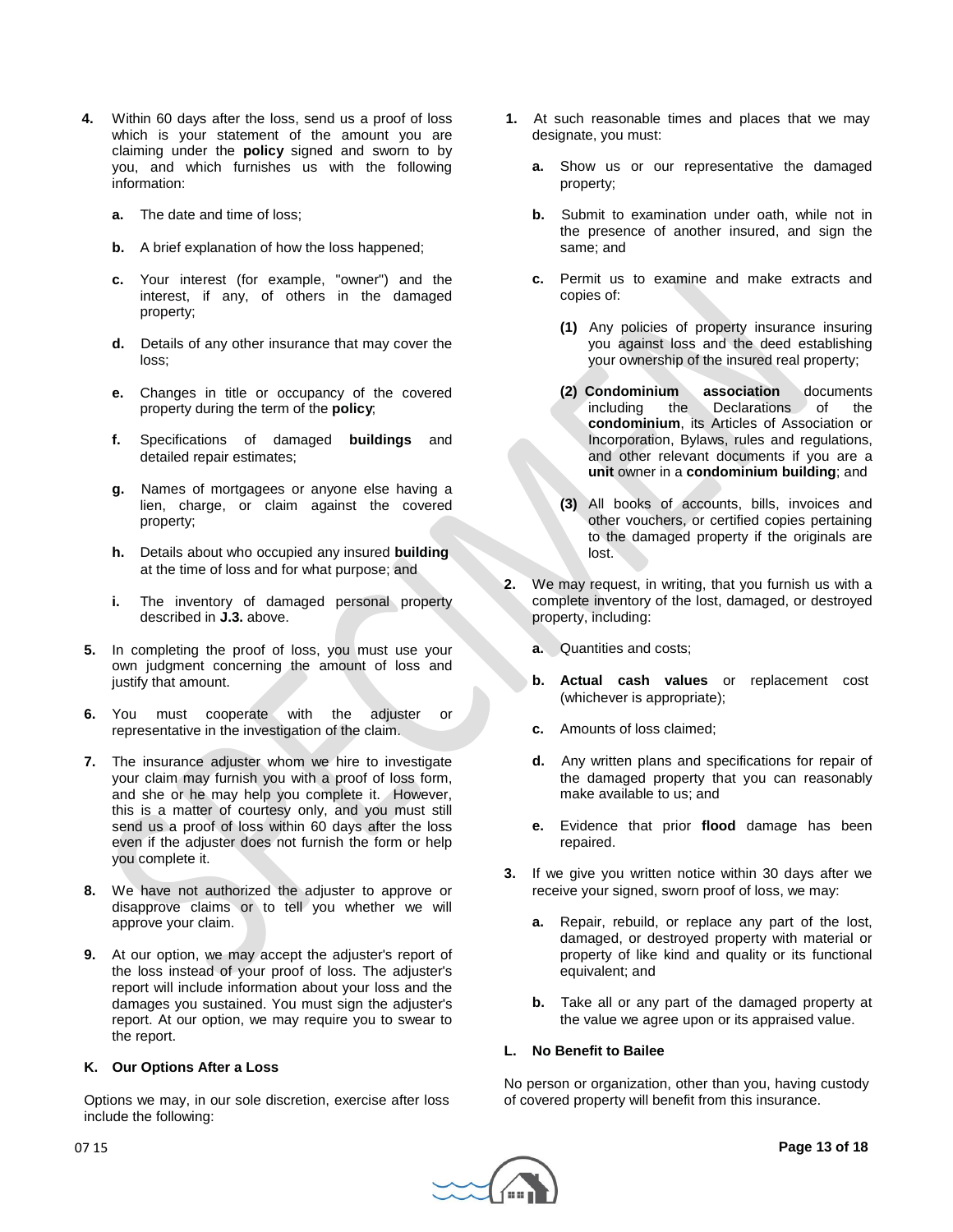#### **M. Loss Payment**

- **1.** We will adjust all losses with you. We will pay you unless some other person or entity is named in the **policy** or is legally entitled to receive payment. Loss will be payable 60 days after we receive your proof of loss **(**or within 90 days after the insurance adjuster files an adjuster's report signed and sworn to by you in lieu of a proof of loss) and:
	- **a.** We reach an agreement with you;
	- **b.** There is an entry of a final judgment; or
	- **c.** There is a filing of an appraisal award with us, as provided in **VII.P**.
- **2.** If we reject your proof of loss in whole or in part you may:
	- **a.** Accept our denial of your claim;
	- **b.** Exercise your rights under this **policy**; or
	- **c.** File an amended proof of loss, as long as it is filed within 60 days of the date of the loss.

#### **N. Abandonment**

You may not abandon to us damaged or undamaged property insured under this **policy**.

#### **O. Salvage**

We may permit you to keep damaged insured property after a loss, and we will reduce the amount of the loss proceeds payable to you under the **policy** by the value of the salvage.

# **P. Appraisal**

If you and we fail to agree on the **actual cash value** or, if applicable, replacement cost of your damaged property to settle upon the amount of loss, then either may demand an appraisal of the loss. In this event, you and we will each choose a competent and impartial appraiser within 20 days after receiving a written request from the other. The two appraisers will choose an umpire. If they cannot agree upon an umpire within 15 days, you or we may request that the choice be made by a judge of a court of record in the State where the covered property is located. The appraisers will separately state the **actual cash value,** the replacement cost, and the amount of loss to each item**.** If the appraisers submit a written report of an agreement to us, the amount agreed upon will be the amount of loss. If they fail to agree, they will submit their differences to the umpire. A decision agreed to by any two will set the amount of **actual cash value** and loss, or if it applies, the replacement cost and loss.

Each party will:

**1.** Pay its own appraiser; and

**2.** Bear the other expenses of the appraisal and umpire equally.

### **Q. Mortgage Clause**

The word "mortgagee" includes trustee.

Any loss payable under Coverage **A** - Building Property will be paid to any mortgagee of whom we have actual notice as well as any other mortgagee or loss payee determined to exist at the time of loss, and you, as interests appear. If more than one mortgagee is named, the order of payment will be the same as the order of precedence of the mortgages.

If we deny your claim, that denial will not apply to a valid claim of the mortgagee, if the mortgagee:

- **1.** Notifies us of any change in the ownership or occupancy, or substantial change in risk of which the mortgagee is aware;
- **2.** Pays any premium due under this **policy** on demand if you have neglected to pay the premium; and
- **3.** Submits a signed, sworn proof of loss within 60 days after receiving notice from us of your failure to do so.

All of the terms of this **policy** apply to the mortgagee.

The mortgagee has the right to receive loss payment even if the mortgagee has started foreclosure or similar action on the **building**.

If we decide to cancel or not renew this **policy,** it will continue in effect for the benefit of the mortgagee only for 30 days after we notify the mortgagee of the cancellation or nonrenewal.

If we pay the mortgagee for any loss and deny payment to you, we are subrogated to all the rights of the mortgagee granted under the mortgage on the property. Subrogation will not impair the right of the mortgagee to recover the full amount of the mortgagee's claim.

# **R. Suit Against Us**

You may not sue us to recover money under this **policy**  unless you have complied with all the requirements of the **policy**. If you do sue, you must start the suit within 1 year after the date of the written denial of all or part of the claim, and you must file the suit in the United States District Court of the district in which the insured property was located at the time of loss. This requirement applies to any claim that you may have under this **policy** and to any dispute that you may have arising out of the handling of any claim under the **policy**.

# **S. Subrogation**

Whenever we make a payment for a loss under this **policy**, we are subrogated to your right to recover for that loss from any other person. That means that your right to

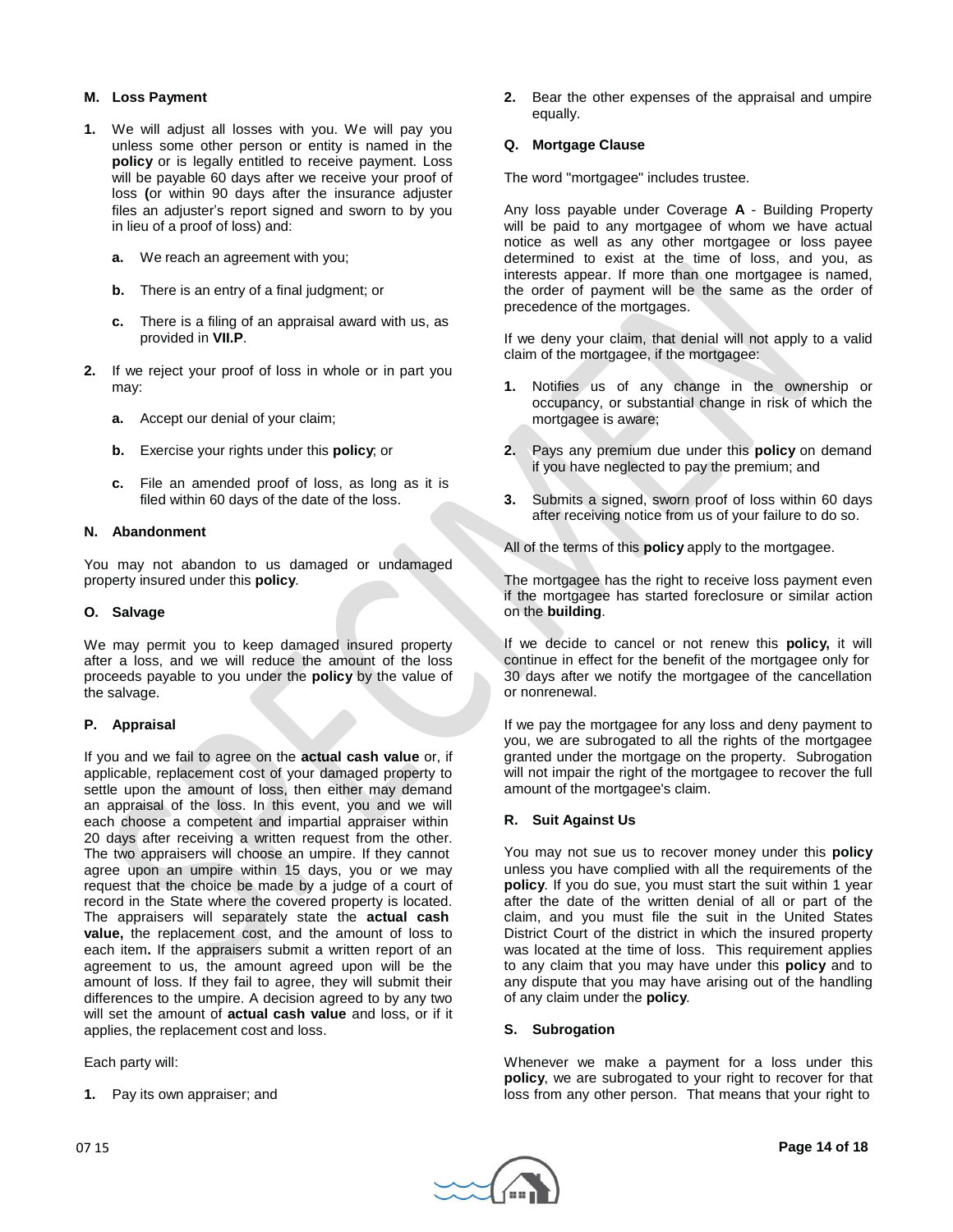recover for a loss that was partly or totally caused by someone else is automatically transferred to us, to the extent that we have paid you for the loss. We may require you to acknowledge this transfer in writing. After the loss, you may not give up our right to recover this money or do anything that would prevent us from recovering it. If you make any claim against any person who caused your loss and recover any money, you must pay us back first before you may keep any of that money.

#### **T. Continuous Lake Flooding**

- **1.** If your insured **building** has been flooded by rising lake waters continuously for 90 days or more and it appears reasonably certain that a continuation of this flooding will result in a covered loss to the insured **building** equal to or greater than the **building policy**  limits plus the deductible or the maximum payable under the **policy** for any one **building** loss, we will pay you the lesser of these two amounts without waiting for the further damage to occur if you sign a release agreeing:
	- **a.** To make no further claim under this **policy;**
	- **b.** Not to seek renewal of this **policy**;
	- **c.** Not to apply for any flood insurance under the **Act** for property at the **described location;** and
	- **d.** Not to seek a premium refund for current or prior terms.

If the **policy** term ends before the insured **building**  has been flooded continuously for 90 days, the provisions of this paragraph **T.1.** will apply when the insured **building** suffers a covered loss before the **policy** term ends.

- **2.** If your insured **building** is subject to continuous lake flooding from a closed basin lake, you may elect to file a claim under either paragraph **T.1.** above or paragraph **T.2.** (A "closed basin lake" is a natural lake from which water leaves primarily through evaporation and whose surface area now exceeds or has exceeded 1 square mile at any time in the recorded past. Most of the nation's closed basin lakes are in the western half of the United States, where annual evaporation exceeds annual precipitation and where lake levels and surface areas are subject to considerable fluctuation due to wide variations in the climate. These lakes may overtop their basins on rare occasions.) Under this paragraph **T.2.** we will pay your claim as if the **building** is a total loss even though it has not been continuously inundated for 90 days, subject to the following conditions:
	- **a.** Lake **flood** waters must damage or imminently threaten to damage your **building**.
	- **b.** Before approval of your claim, you must:
- **(1)** Agree to a claim payment that reflects your buying back the salvage on a negotiated basis; and
- **(2)** Grant the conservation easement described in FEMA's "Policy Guidance for Closed Basin Lakes," to be recorded in the office of the local recorder of deeds. FEMA, in consultation with the community in which the property is located, will identify on a map an area or areas of special consideration (ASC) in which there is a potential for **flood** damage from continuous lake flooding. FEMA will give the community the agreed-upon map showing the ASC. This easement will only apply to that portion of the property in the ASC. It will allow certain agricultural and recreational uses of the land. The only structures that it will allow on any portion of the property within the ASC are certain simple agricultural and recreational structures. If any of these allowable structures are insurable buildings under the **NFIP** and are insured under the **NEF policy**, they will not be eligible for the benefits of this paragraph **T.2.** If a U.S. Army Corps of Engineers certified **flood** control project or otherwise certified **flood** control project later protects the property, FEMA will, upon request, amend the ASC to remove areas protected by those projects. The restrictions of the easement will then no longer apply to any portion of the property removed from the ASC; and
- **(3)** Comply with paragraphs **T.1.a.** through **T.1.d.** above.
- **c.** Within 90 days of approval of your claim, you must move your **building** to a new location outside the ASC. Underwriters will give you an additional 30 days to move if you show that there is sufficient reason to extend the time.
- **d.** Before the final payment of your claim, you must acquire an elevation certificate and a floodplain development permit from the local floodplain administrator for the new location of your **building**.
- **e.** Before the approval of your claim, the community having jurisdiction over your **building** must:
	- **(1)** Adopt a permanent land use ordinance, or a temporary moratorium for a period not to exceed 6 months to be followed immediately by a permanent land use ordinance, that is consistent with the provisions specified in the easement required in paragraph **T.2.b.** above.
	- **(2)** Agree to declare and report any violations of this ordinance to FEMA and Underwriters so that under Section 1316 of the National Flood Insurance Act of 1968, as amended, flood insurance to the **building** can be denied; and

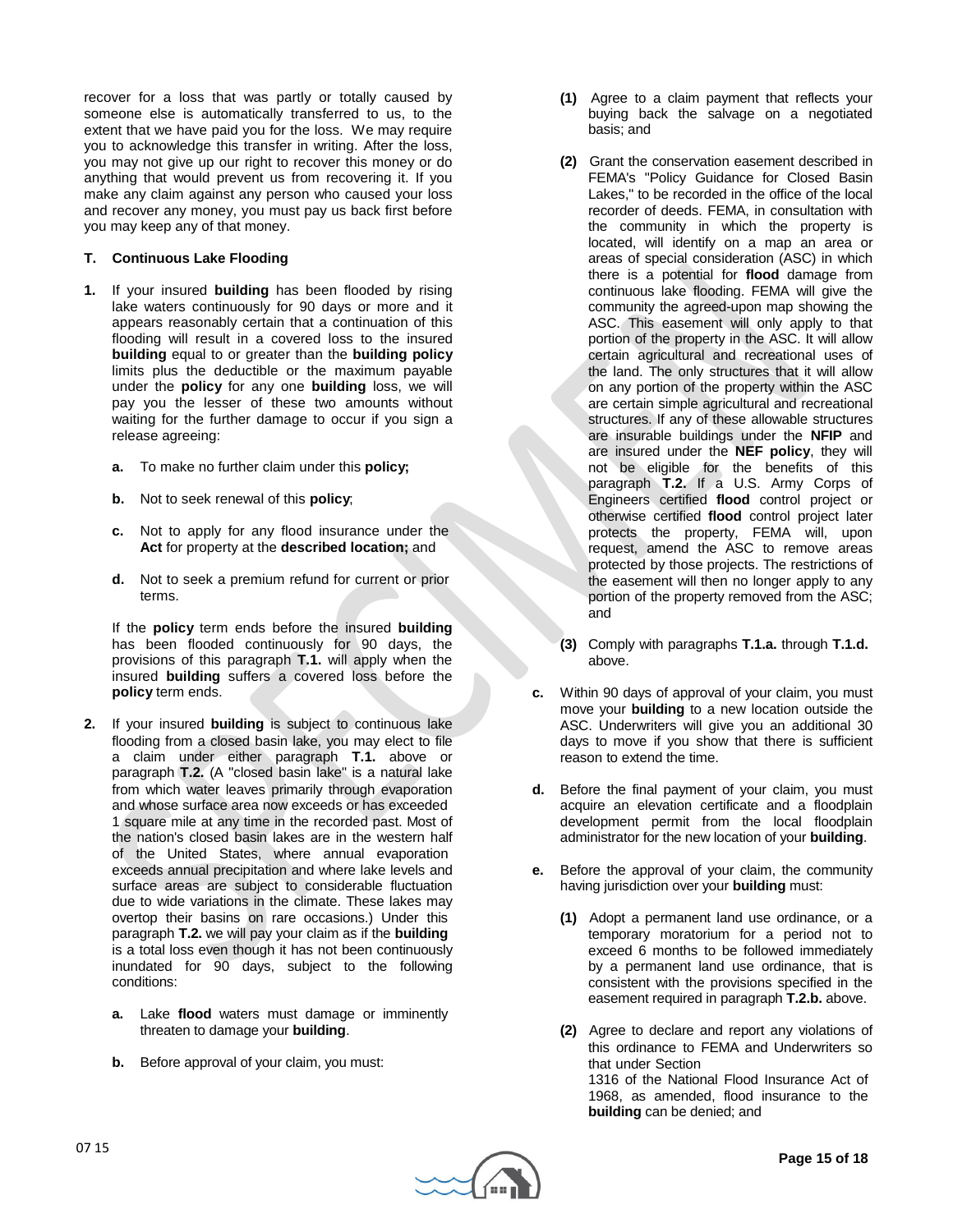- **(3)** Agree to maintain as deed-restricted, for purposes compatible with open space or agricultural or recreational use only, any affected property the community acquires an interest in. These deed restrictions must be consistent with the provisions of paragraph **T.2.b.** above, except that, even if a certified project protects the property, the land use restrictions continue to apply if the property was acquired under the Hazard Mitigation Grant Program or the Flood Mitigation Assistance Program. If a nonprofit land trust organization receives the property as a donation, that organization must maintain the property as deed-restricted, consistent with the provisions of paragraph **T.2.b.** above.
- **f.** Before the approval of your claim, the affected State must take all action set forth in FEMA's "Policy Guidance for Closed Basin Lakes."
- **g.** You must have **NFIP** and/or **NEF** flood insurance coverage continuously in effect from a date established by FEMA until you file a claim under paragraph **T.2.** If a subsequent owner buys **NFIP** insurance that goes into effect within 60 days of the date of transfer of title, any gap in coverage during that 60-day period will not be a violation of this continuous coverage requirement. For the purpose of honoring a claim under this paragraph **T.2.**, we will not consider to be in effect any increased coverage that became effective after the date established by FEMA. The exception to this is any increased coverage in the amount suggested by your insurer as an inflation adjustment.
- **h.** This paragraph **T.2.** will be in effect for a community when the FEMA Regional Director for the affected region provides to the community, in writing, the following:
	- **(1)** Confirmation that the community and the State are in compliance with the conditions in paragraphs **T.2.e.** and **T.2.f.** above; and
	- **(2)** The date by which you must have flood insurance in effect.

#### **U. Duplicate Policies Not Allowed**

**1.** We will not insure your property under more than one **NEF policy**.

If we find that the duplication was not knowingly created, we will give you written notice. The notice will advise you that you may choose one of several options under the following procedures:

**a.**If you choose to keep in effect the **policy** with the earlier effective date, you may also choose to add the coverage limits of the later **policy** to the limits of the earlier **policy**. The change will become effective as of the effective date of the later **policy**.

 **b.** If you choose to keep in effect the **policy** with the later effective date, you may also choose to add the coverage limits of the earlier **policy** to the limits of the later **policy**. The change will be effective as of the effective date of the later **policy**.

In either case, you must pay the pro rata premium for the increased coverage limits within 30 days of the written notice. In no event will the resulting coverage limits exceed the permissible limits of coverage under the **Act** or your insurable interest, whichever is less.

We will make a refund to you, according to applicable **NFIP** rules, of the premium for the **policy** not being kept in effect.

**2.** Your option under Condition **U.** Duplicate Policies Not Allowed to elect which **NEF policy** to keep in effect does not apply when duplicates have been knowingly created. Losses occurring under such circumstances will be adjusted according to the terms and conditions of the earlier **policy**. The **policy** with the later effective date will be canceled.

# **V. Loss Settlement**

#### **1. Introduction**

This **policy** provides three methods of settling losses: Replacement Cost, Special Loss Settlement, and **Actual Cash Value**. Each method is used for a different type of property, as explained in **a.-c.** below.

- **a.** Replacement Cost loss settlement, described in **V.2.** below, applies to a single-family **dwelling**  provided:
	- **(1)** It is your principal residence, which means that, at the time of loss, you or your spouse lived there for at least 80 percent of:
		- **(a)** The 365 days immediately preceding the loss; or
		- **(b)** The period of your ownership, if you owned the **dwelling** for less than 365 days; and
	- **(2)** At the time of loss, the amount of insurance in this **policy** that applies to the **dwelling** is 80 percent or more of its full replacement cost immediately before the loss, or is the maximum amount of insurance available under the **NFIP.**
- **b.** Special loss settlement, described in **V.3.** below, applies to a single-family **dwelling** that is a manufactured or mobile home or a travel trailer.
- **c. Actual Cash Value** loss settlement applies to a single-family **dwelling** not subject to replacement cost or special loss settlement, and to the property listed in **V.4.** below.

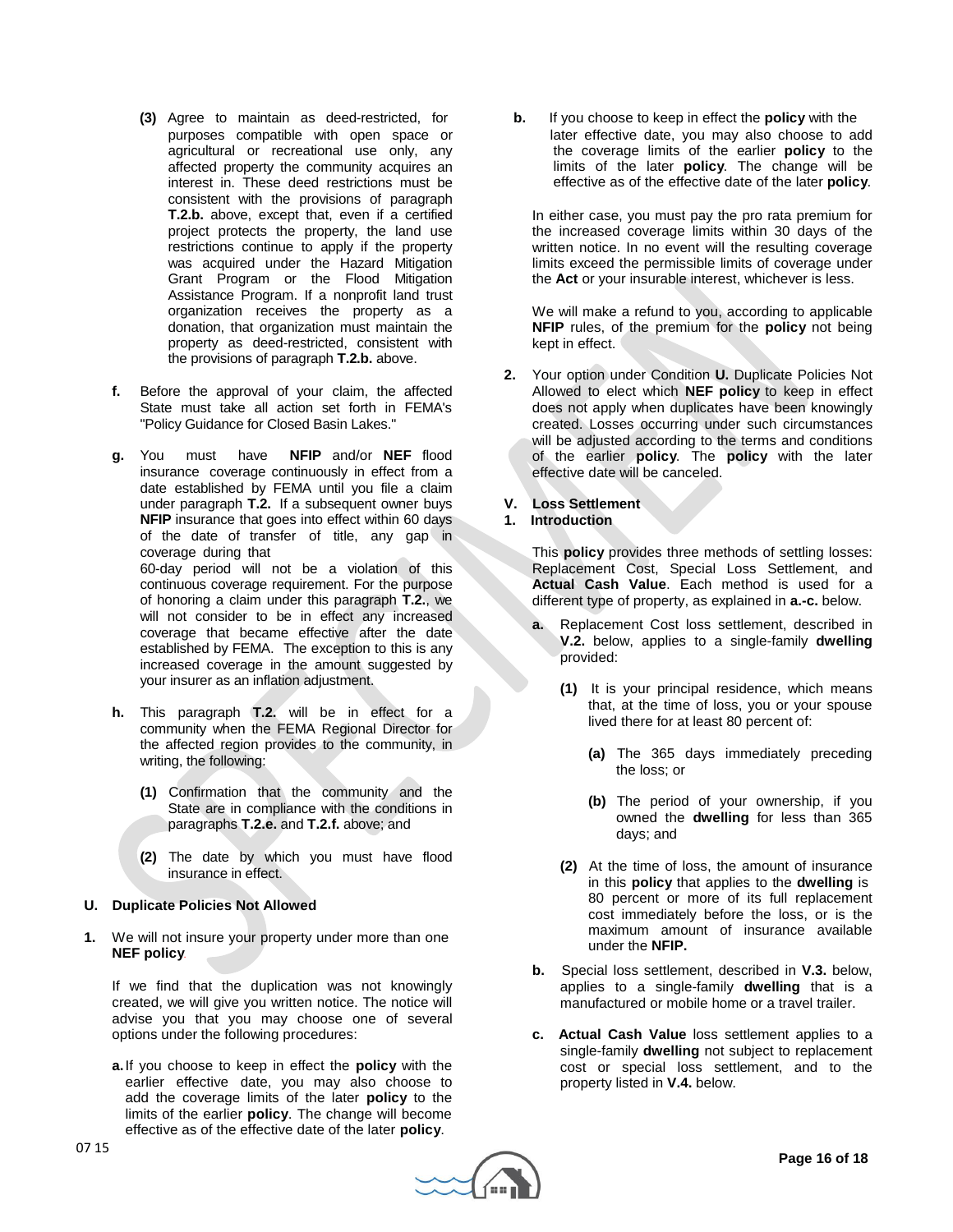#### **2. Replacement Cost Loss Settlement**

The following loss settlement conditions apply to a single-family **dwelling** described in **V.1.a.** above:

- **a.** We will pay to repair or replace the damaged **dwelling** after application of the deductible and without deduction for depreciation, but not more than the least of the following amounts:
	- **(1)** The **building** limit of liability shown on your **Declarations Page;**
	- **(2)** The replacement cost of that part of the **dwelling** damaged, with materials of like kind and quality, and for like use; or
	- **(3)** The necessary amount actually spent to repair or replace the damaged part of the **dwelling** for like use.
- **b.** If the **dwelling** is rebuilt at a new location, the cost described above is limited to the cost that would have been incurred if the **dwelling** had been rebuilt at its former location.
- **c.** When the full cost of repair or replacement is more than \$1,000 or more than 5 percent of the whole amount of insurance that applies to the **dwelling**, we will not be liable for any loss under **V.2.a.** above or **V.4.a.(2)** below unless and until actual repair or replacement is completed.
- **d.** You may disregard the replacement cost conditions above and make claim under this **policy** for loss to **dwellings** on an **actual cash value** basis. You may then make claim for any additional liability according to **V.2.a., b.,** and **c.**  above, provided you notify us of your intent to do so within 180 days after the date of loss.
- **e.** If the community in which your **dwelling** is located has been converted from the **Emergency Program** to the **Regular Program** during the current **policy** term, then we will consider the maximum amount of available **NFIP** insurance to be the amount that was available at the beginning of the current **policy** term.

#### **3. Special Loss Settlement**

- **a.** The following loss settlement conditions apply to a single-family **dwelling** that:
	- **(1)** Is a manufactured or mobile home or a travel trailer, as defined in **II.B.6.b.** and **II.B.6.c.**;
	- **(2)** Is at least 16 feet wide when fully assembled and has an area of at least 600 square feet within its perimeter walls when fully assembled; and
- **(3)** Is your principal residence, as specified in **V.1.a.(1)** above.
- **b.** If such a **dwelling** is totally destroyed or damaged to such an extent that, in our judgment, it is not economically feasible to repair, at least to its predamage condition, we will, at our discretion, pay the least of the following amounts:
	- **(1)** The lesser of the replacement cost of the **dwelling** or 1.5 times the **actual cash value,** or
	- **(2)** The **building** limit of liability shown on your **Declarations Page.**
- **c.** If such a **dwelling** is partially damaged and, in our judgment, it is economically feasible to repair it to its predamage condition, we will settle the loss according to the Replacement Cost conditions in paragraph **V.2.** above.

#### **4. Actual Cash Value Loss Settlement**

The types of property noted below are subject to **actual cash value** [or in the case of **V.4.a.(2)** below, proportional] loss settlement.

- **a.** A **dwelling**, at the time of loss, when the amount of insurance on the **dwelling** is both less than 80 percent of its full replacement cost immediately before the loss and less than the maximum amount of insurance available under the **NFIP.**  In that case**,** we will pay the greater of the following amounts, but not more than the amount of insurance that applies to that **dwelling**:
	- **(1)** The **actual cash value**, as defined in **II.B.2.,** of the damaged part of the **dwelling**; or
	- **(2)** A proportion of the cost to repair or replace the damaged part of the **dwelling**, without deduction for physical depreciation and after application of the deductible.

This proportion is determined as follows: If 80 percent of the full replacement cost of the **dwelling** is less than the maximum amount of insurance available under the **NFIP**, then the proportion is determined by dividing the actual amount of insurance on the **dwelling**  by the amount of insurance that represents 80 percent of its full replacement cost. But if 80 percent of the full replacement cost of the **dwelling** is greater than the maximum amount of insurance available under the **NFIP**, then the proportion is determined by dividing the actual amount of insurance on the **dwelling** by the maximum amount of insurance available under the **NFIP**.

- **b.** A two-, three-, or four-family **dwelling.**
- **c.** A **unit** that is not used exclusively for singlefamily **dwelling** purposes.

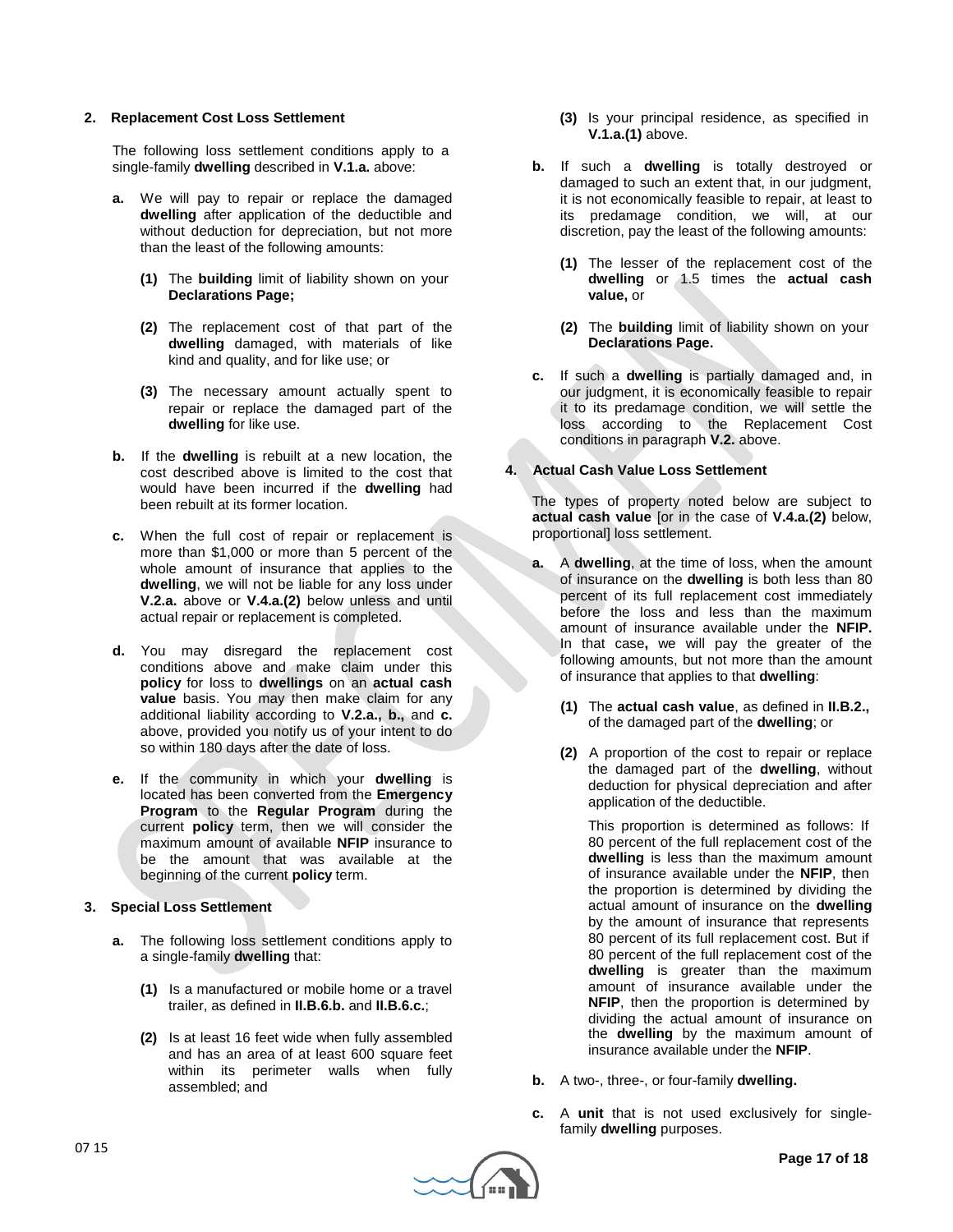- d. Detached garages.
- e. Personal property.
- f. Appliances, carpets , and carpet pads.
- g. Outdoor awnings. outdoor antennas or aerials of any type and other outdoor equipment.
- h. Any property covered under this **policy** that is abandoned after <sup>a</sup> loss and remains as debris anywhere on the **described location**.
- **I. A dwelling that is not your principal residence.**

#### **5. Amount of InsuranceRequired**

To determine the amount or Insurance required for a **dwelling** immediately before the loss, do not include the value or:

- a. Footings, foundations, piers or *any* other structures or devices that are belowthe undersurface or the lowest basement floor and support all or part of the **dwelling**;
- b. Those supports listed in **V.5.a**. above that are below the surface or the ground inside the foundation walls if there Is no basement: and
- c. Excavations and underground flues. pipes, wiring, and drains.

The Coverage **D** - Increased Cost of Compliance limit or liability is not included in the determination or the amount ofinsurance required.

# **VIII. LIBERALIZATION CLAUSE**

If we make a change that broadens your coverage under this edition of our policy, but does not require any additional premium, then that change will automatically apply to your

insurance as of the date we implement the change, provided that this implementation date falls within 60 days before or during the policy term stated on the Declarations Page.

# **IX. WHAT LAW GOVERNS**

This Insurance shall be governed by and construed in accordance with the law of the State of [Applicable State to be inserted via VMGA].

Each party agrees to submit to the exclusive jurisdiction of any competent court within the United States of America.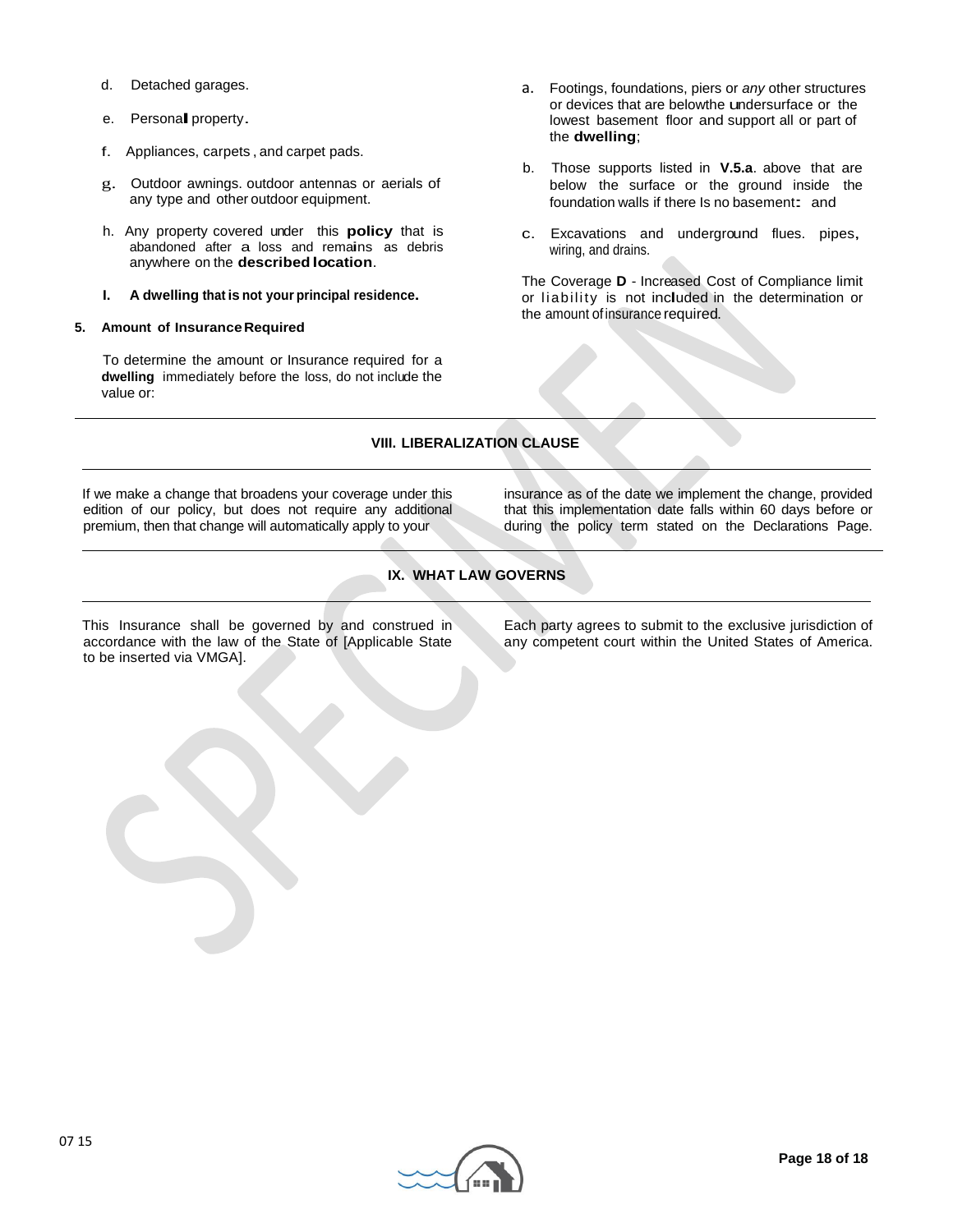# **ADDITIONAL WORDINGS AND CLAUSES**

# **CANCELLATION CLAUSE**

NOTWITHSTANDING anything contained in this Insurance to the contrary this Insurance may be cancelled by the Assured at any time by written notice or by surrendering of this Contract of Insurance. This Insurance may also be cancelled by or on behalf of the Underwriters by delivering to the Assured or by mailing to the Assured, by registered, certified or other first class mail, at the Assured's address as shown in this Insurance, written notice stating when, not less than {Response} days thereafter, the cancellation shall be effective. The mailing of notice as aforesaid shall be sufficient proof of notice and this Insurance shall terminate at the date and hour specified in such notice.

If this Insurance shall be cancelled by the Assured the Underwriters shall retain the customary short rate proportion of the premium hereon, except that if this Insurance is on an adjustable basis the Underwriters shall receive the Earned Premium hereon or the customary short rate proportion of any Minimum Premium stipulated herein whichever is the greater.

If this Insurance shall be cancelled by or on behalf of the Underwriters the Underwriters shall retain the pro rata proportion of the premium hereon, except that if this Insurance is on an adjustable basis the Underwriters shall receive the Earned Premium hereon or the pro rata proportion of any Minimum Premium stipulated herein whichever is the greater.

Payment or tender of any Unearned Premium by the Underwriters shall not be a condition precedent to the effectiveness of Cancellation but such payment shall be made as soon as practicable.

If the period of limitation relating to the giving of notice is prohibited or made void by any law controlling the construction thereof, such period shall be deemed to be amended so as to be equal to the minimum period of limitation permitted by such law.

20/4/61

NMA1331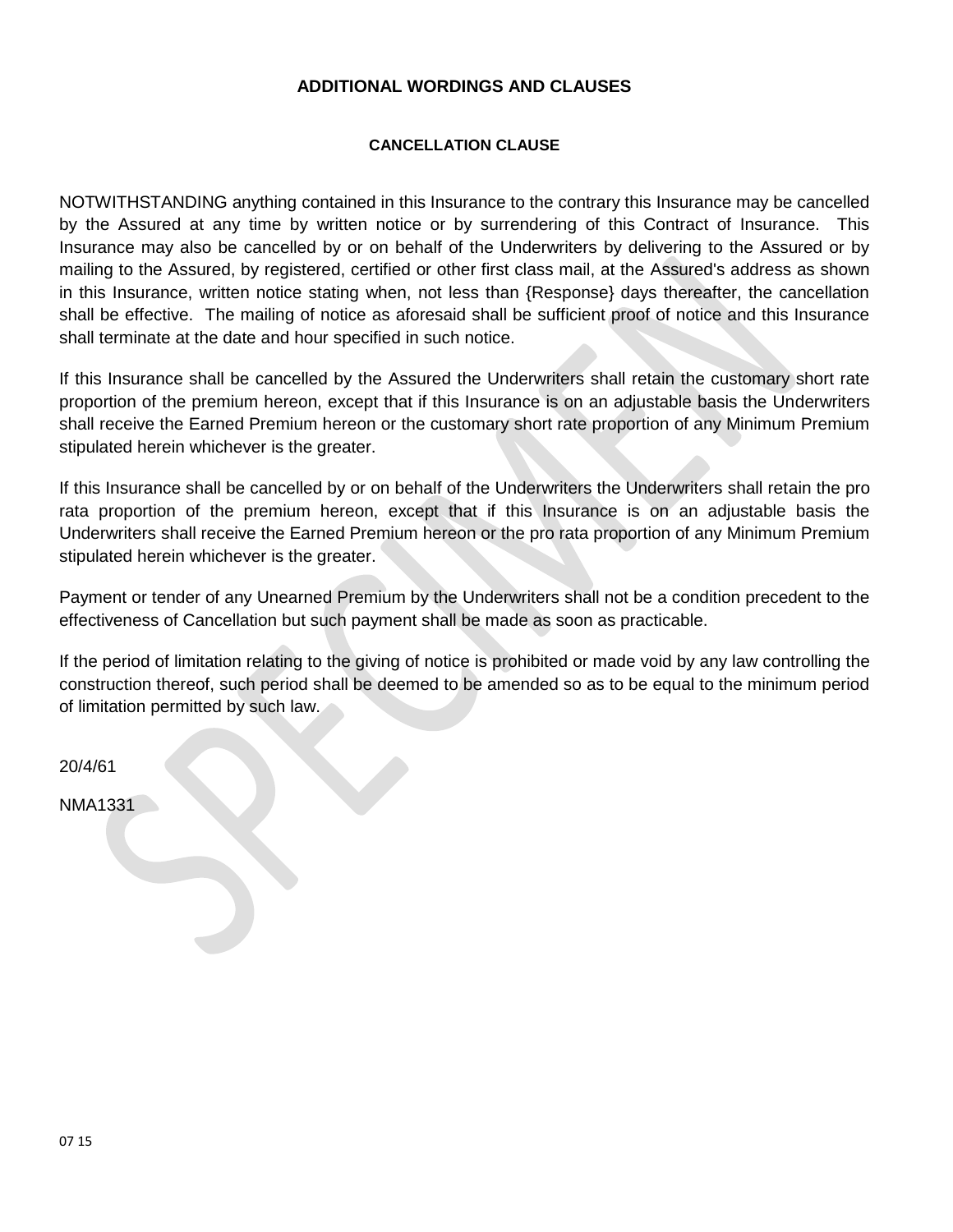# **LLOYD'S PRIVACY POLICY STATEMENT**

# **UNDERWRITERS AT LLOYD'S, LONDON**

The Certain Underwriters at Lloyd's, London want you to know how we protect the confidentiality of your non-public personal information. We want you to know how and why we use and disclose the information that we have about you. The following describes our policies and practices for securing the privacy of our current and former customers.

# **INFORMATION WE COLLECT**

The non-public personal information that we collect about you includes, but is not limited to:

- Information contained in applications or other forms that you submit to us, such as name, address, and social security number
- Information about your transactions with our affiliates or other third-parties, such as balances and payment history
- Information we receive from a consumer-reporting agency, such as credit-worthiness or credit history

# **INFORMATION WE DISCLOSE**

We disclose the information that we have when it is necessary to provide our products and services. We may also disclose information when the law requires or permits us to do so.

# **CONFIDENTIALITY AND SECURITY**

Only our employees and others who need the information to service your account have access to your personal information. We have measures in place to secure our paper files and computer systems.

# **RIGHT TO ACCESS OR CORRECT YOUR PERSONAL INFORMATION**

**You have a right to request access to or correction of your personal information that is in our possession.**

# **CONTACTING US**

If you have any questions about this privacy notice or would like to learn more about how we protect your privacy, please contact the agent or broker who handled this insurance. We can provide a more detailed statement of our privacy practices upon request.

06/03

LSA1135B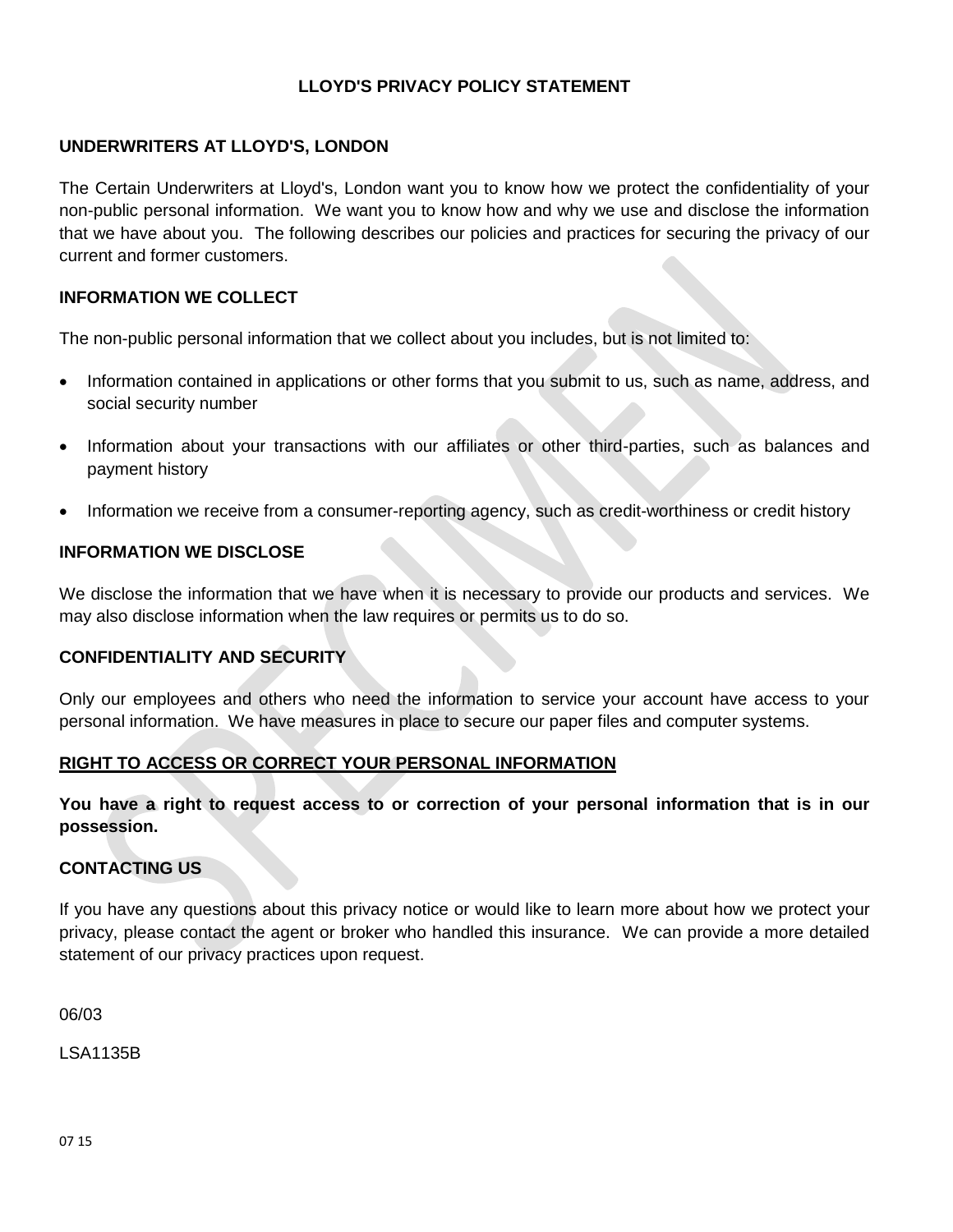# **RADIOACTIVE CONTAMINATION AND EXPLOSIVE NUCLEAR ASSEMBLIES EXCLUSION CLAUSE**

*(Approved by Lloyd's Underwriters' Non-Marine Association)*

This Policy does not cover

- (a) loss or destruction of or damage to any property whatsoever or any loss or expense whatsoever resulting or arising therefrom or any consequential loss
- (b) any legal liability of whatsoever nature

directly or indirectly caused by or contributed to by or arising from

- (i) ionising radiations or contamination by radioactivity from any nuclear fuel or from any nuclear waste from the combustion of nuclear fuel
- (ii) the radioactive, toxic, explosive or other hazardous properties of any explosive nuclear assembly or nuclear component thereof.

4/4/68

NMA1622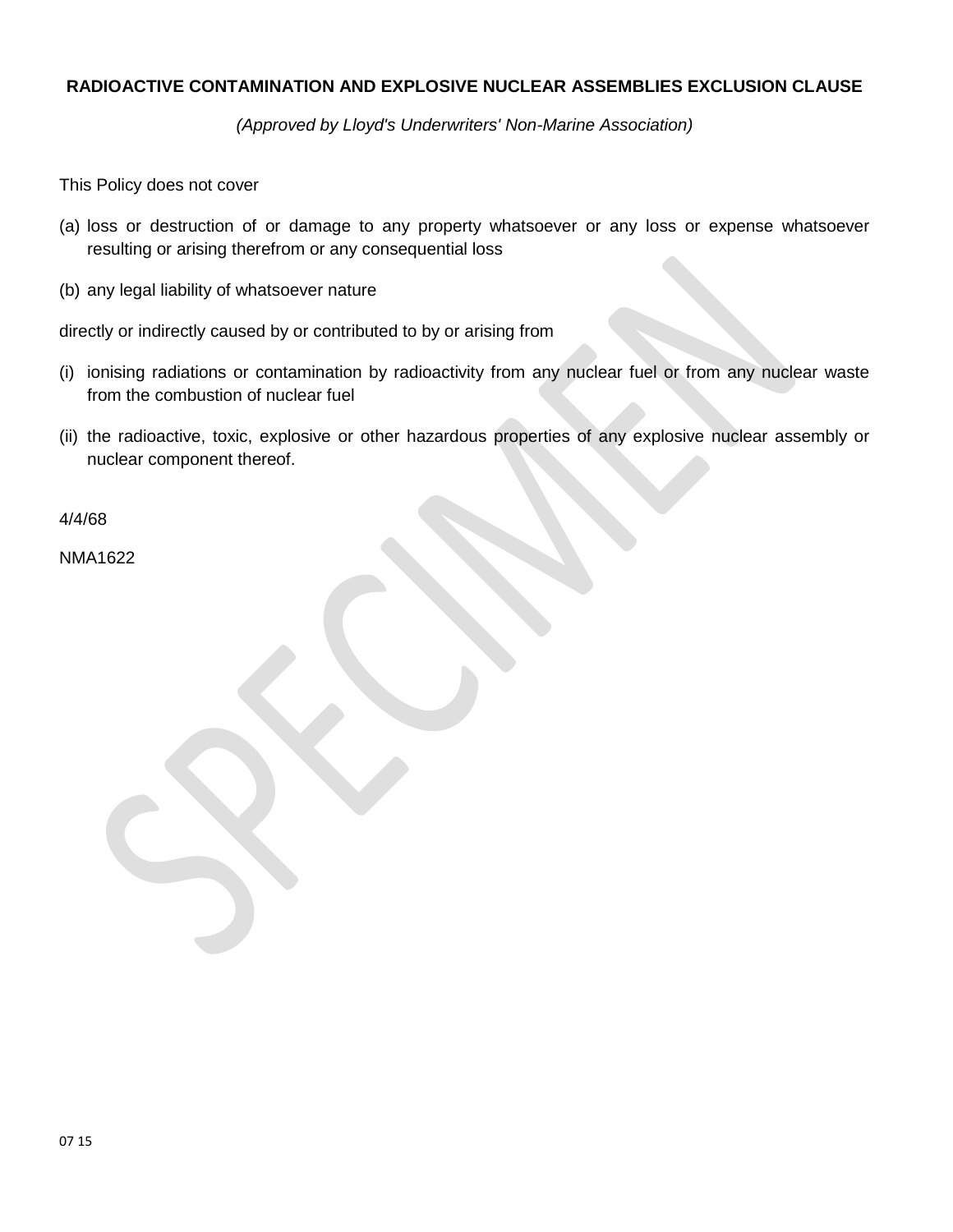# **WAR AND TERRORISM EXCLUSION ENDORSEMENT**

Notwithstanding any provision to the contrary within this insurance or any endorsement thereto it is agreed that this insurance excludes loss, damage, cost or expense of whatsoever nature directly or indirectly caused by, resulting from or in connection with any of the following regardless of any other cause or event contributing concurrently or in any other sequence to the loss;

- 1. war, invasion, acts of foreign enemies, hostilities or warlike operations (whether war be declared or not), civil war, rebellion, revolution, insurrection, civil commotion assuming the proportions of or amounting to an uprising, military or usurped power; or
- 2. any act of terrorism.

For the purpose of this endorsement an act of terrorism means an act, including but not limited to the use of force or violence and/or the threat thereof, of any person or group(s) of persons, whether acting alone or on behalf of or in connection with any organisation(s) or government(s), committed for political, religious, ideological or similar purposes including the intention to influence any government and/or to put the public, or any section of the public, in fear.

This endorsement also excludes loss, damage, cost or expense of whatsoever nature directly or indirectly caused by, resulting from or in connection with any action taken in controlling, preventing, suppressing or in any way relating to 1 and/or 2 above.

If the Underwriters allege that by reason of this exclusion, any loss, damage, cost or expense is not covered by this insurance the burden of proving the contrary shall be upon the Assured.

In the event any portion of this endorsement is found to be invalid or unenforceable, the remainder shall remain in full force and effect.

08/10/01

NMA2918